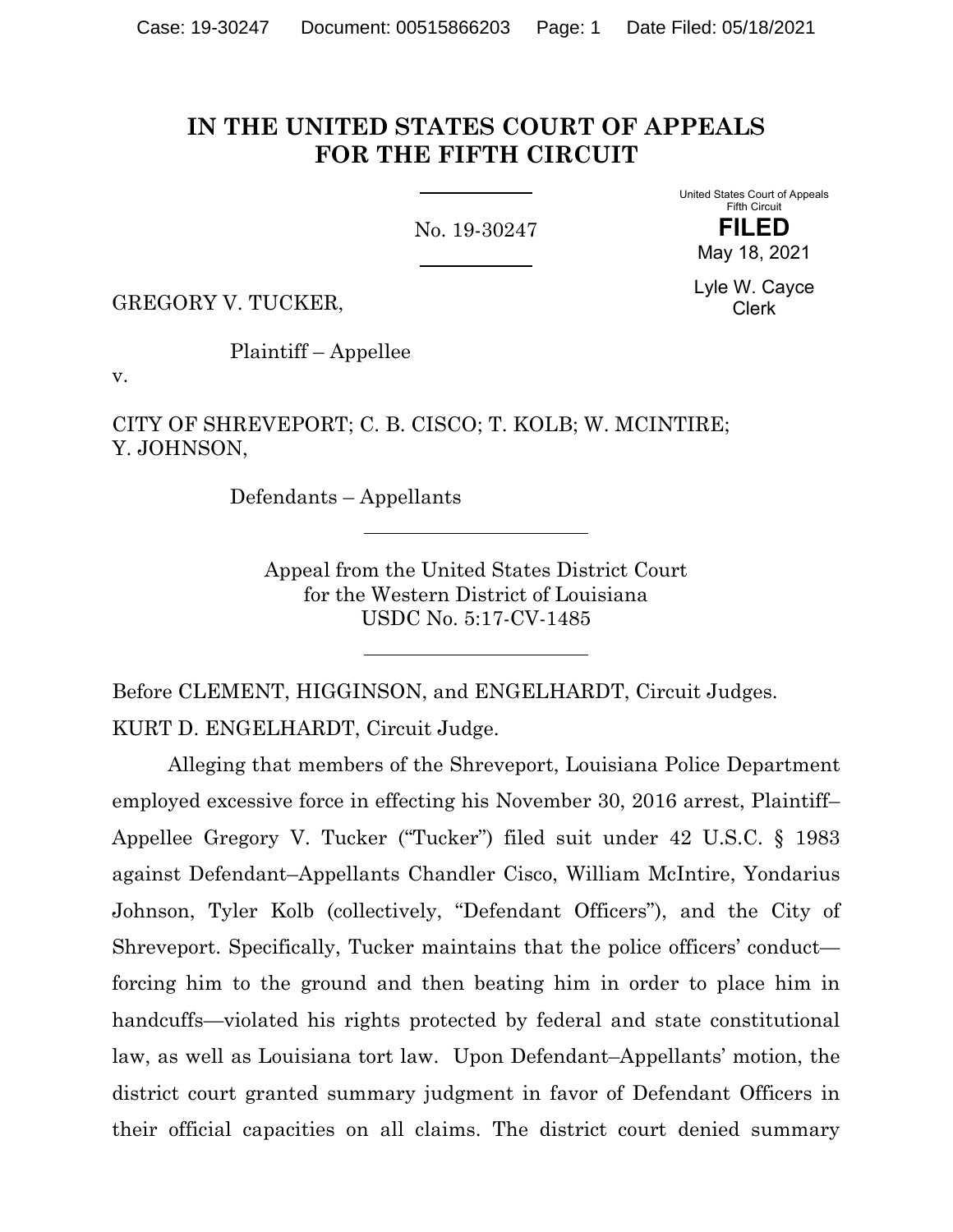judgment, however, as to all of Tucker's claims against the City of Shreveport, as well as his § 1983 and Louisiana law claims against Defendant Officers in their individual capacities. Contending that the district court erred in concluding that fact issues preclude dismissal on qualified immunity grounds, Defendant Officers filed this interlocutory appeal. As stated herein, we REVERSE and REMAND.

I.

Given the interlocutory and limited nature of this appeal, we lack jurisdiction to review the district court's "sufficiency of the evidence" assessments of disputed facts. *See, e.g., Cole v. Carson*, 935 F.3d 444, 452 (5th Cir. 2019) (quotation omitted), *as revised* (Aug. 21, 2019), *cert. denied sub nom. Hunter v. Cole,* 141 S. Ct. 111 (2020). Rather, we focus solely on "examining" the materiality of factual disputes the district court determined were genuine," that is, our review is limited to determining "the legal significance of the conduct . . . deemed sufficiently supported for purposes of summary judgment." Id. (internal quotations omitted). "An officer challenges materiality [by contending] that taking *all* the plaintiff's factual allegations as true[,] no violation of a clearly established right was shown." *Arizmendi v. Gabbert*, 919 F.3d 891, 896 (5th Cir.), *cert. denied*, 140 S. Ct. 220 (2019) (quoting *Winfrey v. Pikett,* 872 F.3d 640, 643–44 (5th Cir. 2017)). Nevertheless, because there is video and audio recording of the event, we are not required to accept factual allegations that are "blatantly contradicted by the record." *Scott v. Harris*, 550 U.S. 372, 380 (2007). Rather, we should "view[ ] the facts in the light depicted by the videotape." *Id*. at 381.

Our review of the district court's rulings is greatly assisted by the lengthy "Memorandum Ruling" prepared by the district judge, reflecting a painstaking account of the encounter between Tucker and Defendant Officers,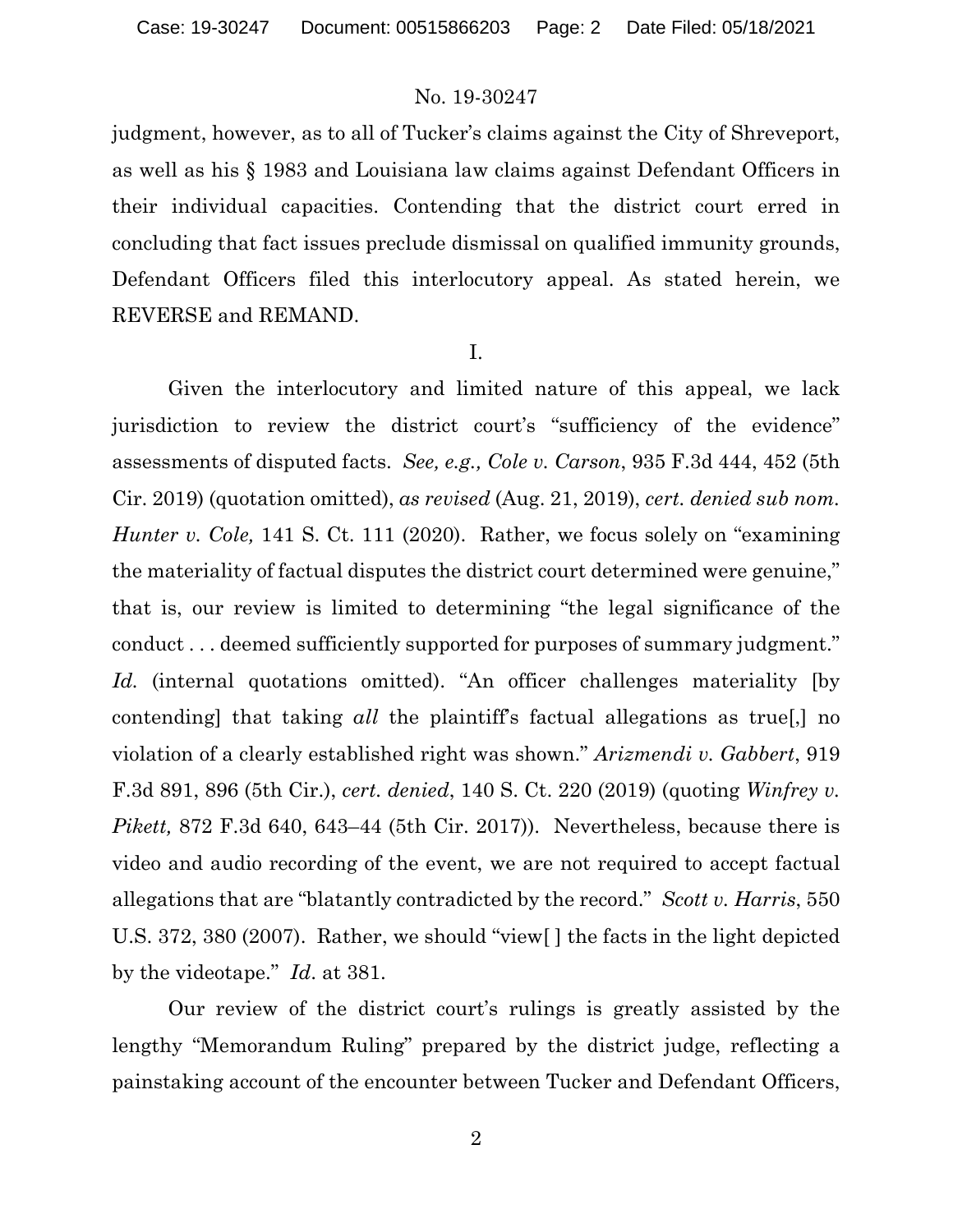as portrayed in the four video and audio recordings taken by the police officers' vehicle cameras, Defendant Officers' offense reports, Tucker's complaint, and the parties' deposition testimony.<sup>1</sup> Indeed, for the most part, we agree with the district court's factual account, including that there are "two distinct moments of force" that must be separately analyzed: (1) [Officers] McIntire and Cisco taking Tucker to the ground, and (2) Defendant Officers punching and kicking him while he was on the ground.<sup>2</sup> It is only with respect to the legal significance of those facts where we ultimately part ways with the district court.

II.

For purposes of liability under 42 U.S.C. § 1983, excessive force claims arising from an arrest or investigatory stop invoke the protection provided by the Fourth Amendment of the United States Constitution against "unreasonable seizure." Fourth Amendment jurisprudence, however, has long recognized that the right to make an arrest or investigatory stop necessarily carries with it the right to use some degree of physical coercion or threat

https://www.ca5.uscourts.gov/opinions/pub/19/19-30247\_OfcKolb-full.mp4 ("Kolb Video").

<sup>1</sup> *See* February 27, 2019 Mem. Ruling. Three of the four videos contain pertinent footage, which is available at:

https://www.ca5.uscourts.gov/opinions/pub/19/19-32047\_OfcChandler-full.mp4 ("Chandler Video");

https://www.ca5.uscourts.gov/opinions/pub/19/19-30247\_OfcMcIntire-full.mp4; ("McIntire Video"); and

<sup>&</sup>lt;sup>2</sup> Having the benefit of the district court's detailed February 27, 2019 written ruling in the appeal record, we find it unnecessary to duplicate the work of the district court by embarking upon a lengthy and comprehensive recitation of facts in this opinion. Having ourselves viewed and listened to the video and audio recordings numerous times, struggling to ascertain the exact course of the often chaotic events as they unfolded, second by second, and frame by frame—despite the unfortunately unhelpful angles of the cameras and the blinding glare of the constantly flashing lights of the police vehicles—the substantial time and effort likewise expended by the district court is obvious from the detailed nature of its factual accounting.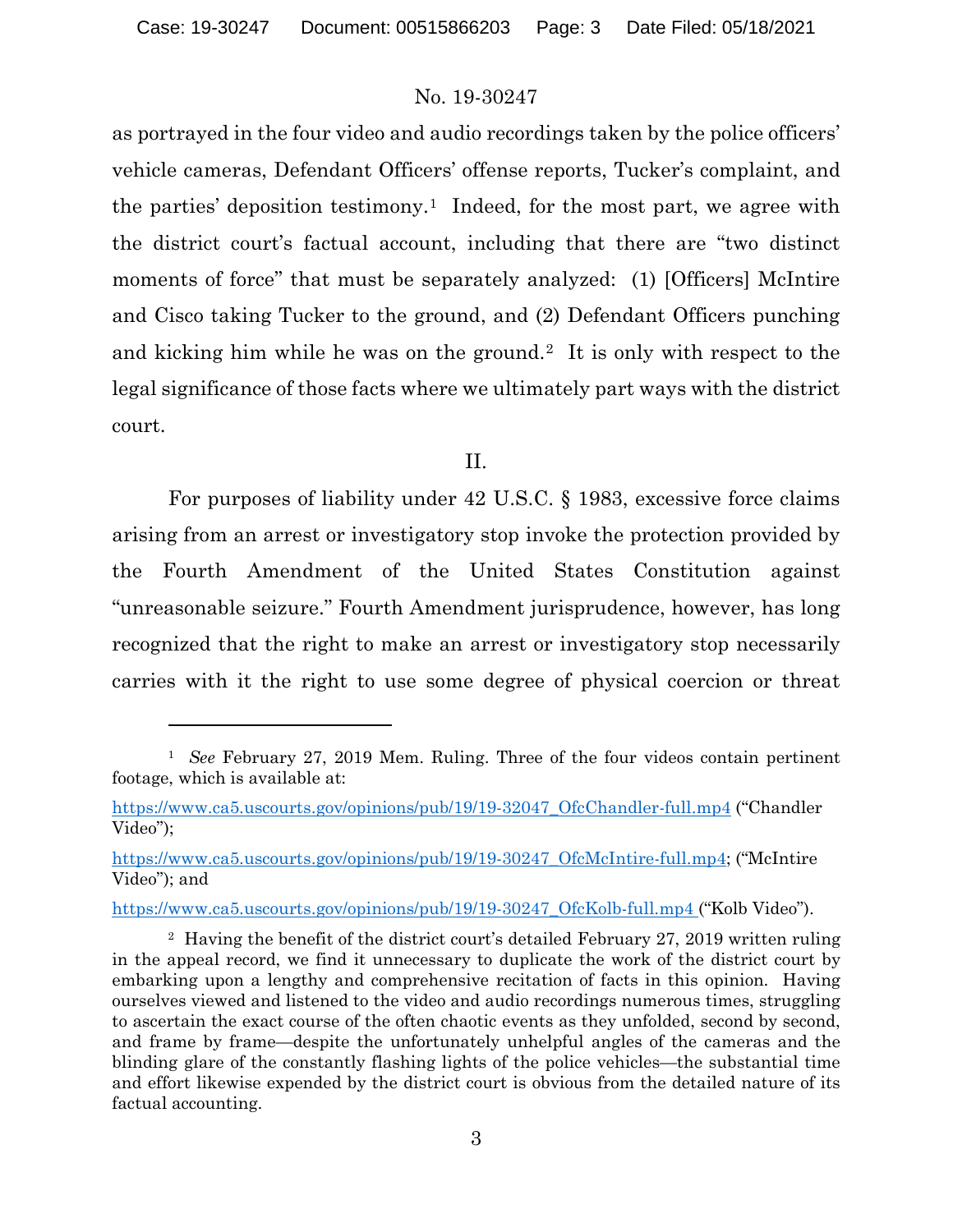thereof to effect it. *Graham v. Connor*, 490 U.S. 386, 396 (1989). Thus, determining whether the force used to effect a particular seizure is "reasonable" for purposes of the Fourth Amendment requires a careful balancing of the intrusion upon the individual's interests with the countervailing governmental interests at stake. Regarding that analysis, the Supreme Court, in *Graham,* 490 U.S. at 396, provided the following guidance:

Because "[t]he test of reasonableness under the Fourth Amendment is not capable of precise definition or mechanical application," *Bell v. Wolfish*, 441 U.S. 520, 559 (1979), [] its proper application requires careful attention to the facts and circumstances of each particular case, including the severity of the crime at issue, whether the suspect poses an immediate threat to the safety of the officers or others, and whether he is actively resisting arrest or attempting to evade arrest by flight.

Importantly, "[t]he 'reasonableness' of a particular use of force must be judged from the perspective of a reasonable officer on the scene, rather than with the 20/20 vision of hindsight." *Id.* Thus, "'[n]ot every push or shove, even if it may later seem unnecessary in the peace of a judge's chambers,' violates the Fourth Amendment." *Id*. (quoting *Johnson v. Glick*, 481 F.2d 1028, 1033 (2nd Cir. 1973)). Instead, "the calculus of reasonableness must embody allowance for the fact that police officers are often forced to make split-second judgments in circumstances that are tense, uncertain, and rapidly evolving—about the amount of force that is necessary in a particular situation." *Id.* at 396–97. Although all disputed facts are construed in favor of the non-movant in the summary judgment context, evaluating the reasonableness of an officer's use of force requires consideration of how a reasonable officer would have perceived those facts. *Griggs v. Brewer,* 841 F.3d 308, 313–14 (5th Cir. 2016).

"As in other Fourth Amendment contexts, however, the 'reasonableness' inquiry in an excessive force case is an objective one: the question is whether the officers' actions are 'objectively reasonable' in light of the facts and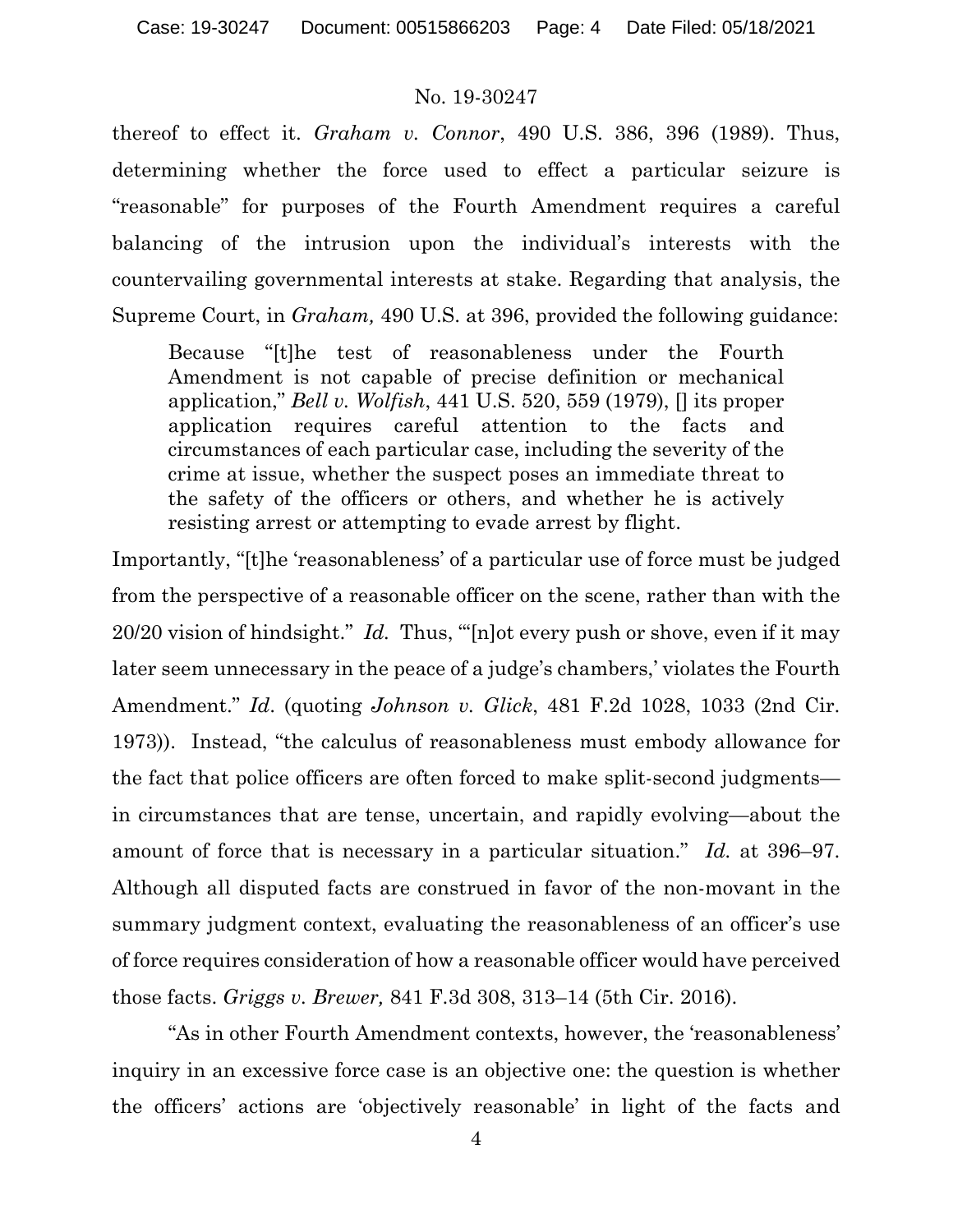circumstances confronting them, without regard to their underlying intent or motivation." *Graham*, 490 U.S. at 397. "An officer's evil intentions will not make a Fourth Amendment violation out of an objectively reasonable use of force; nor will an officer's good intentions make an objectively unreasonable use of force constitutional." *Id.*

### III.

The doctrine of qualified immunity protects public officials from suit and liability for damages under § 1983 unless their conduct violates a clearly established constitutional right. *Mace v. City of Palestine,* 333 F.3d 621, 623 (5th Cir. 2003). Thus, in determining qualified immunity, courts engage in a two-step analysis: (1) was a statutory or constitutional right violated on the facts alleged; and (2) did the defendant's actions violate clearly established statutory or constitutional rights of which a reasonable person would have known. *Id.* at 623–24. The two steps of the qualified immunity inquiry may be performed in any order. *Pearson v. Callahan*, 555 U.S. 223, 236 (2009).

In excessive force cases, "[t]he second prong of the [qualified immunity] analysis 'is [itself] better understood as [encompassing] two separate inquiries: whether the allegedly violated constitutional rights were clearly established at the time of the incident; and, if so, whether the conduct of the defendants was objectively unreasonable in light of that then clearly established law.'" *Tarver v. City of Edna*, 410 F.3d 745, 750 (5th Cir. 2005) (quoting *Felton v. Polles*, 315 F.3d 470, 477 (5th Cir. 2002)). An officer "cannot be said to have violated a clearly established right unless the right's contours were sufficiently definite that any reasonable official in the defendant's shoes would have understood that he was violating it." *Plumhoff v. Rickard,* 572 U.S. 765, 778–79 (2014). "If officers of reasonable competence could disagree as to whether the plaintiff's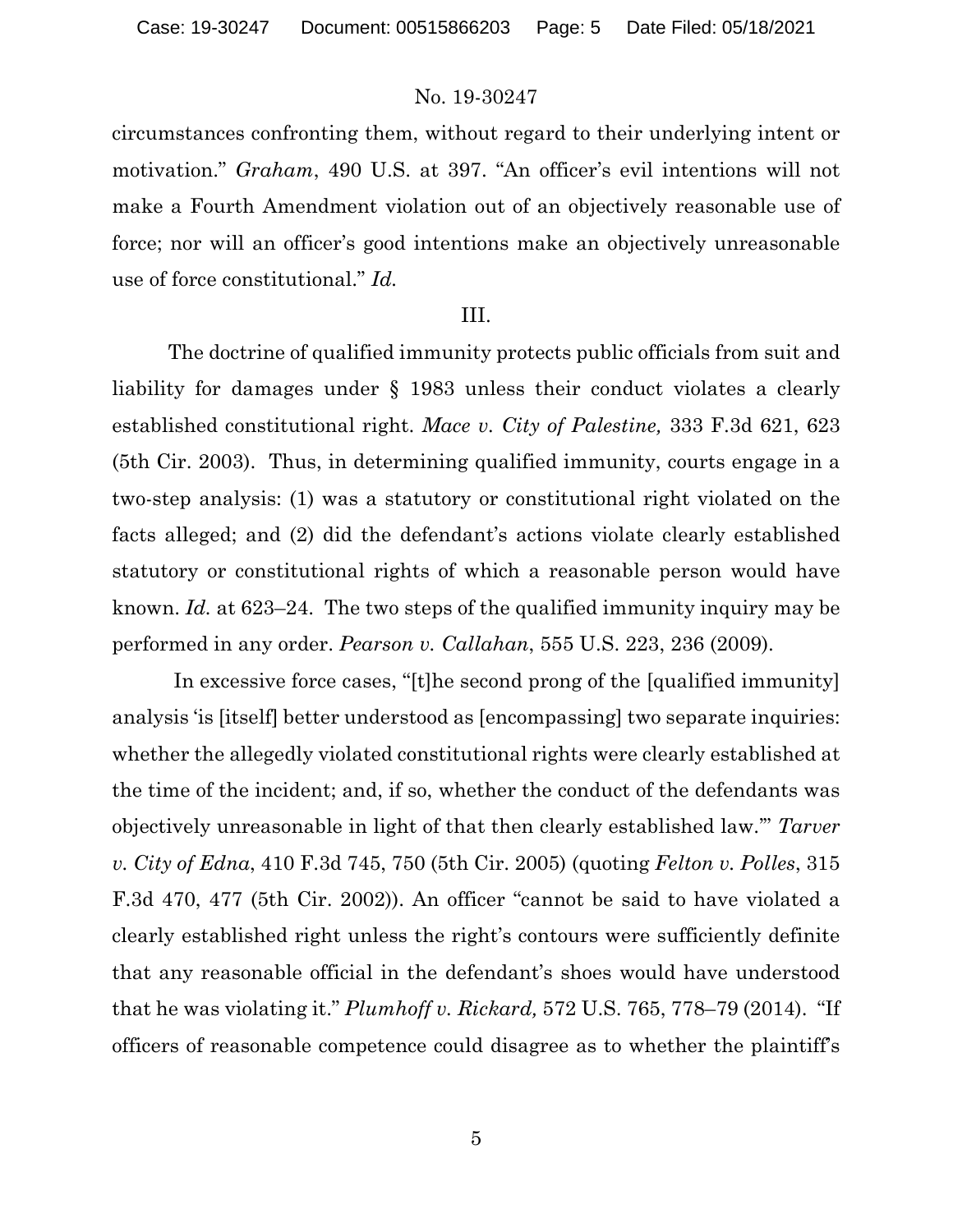rights were violated, the officer's qualified immunity remains intact." *Tarver,*  410 F.3d at 750.3

"Whether an official's conduct was objectively reasonable [in light of the law that was clearly established at the time of the disputed action] is a question of law for the court, not a matter of fact for the jury." *Brown v. Callahan*, 623 F.3d 249, 253 (5th Cir. 2010). But, "in certain circumstances where 'there remain disputed issues of material fact relative to immunity, the jury, properly instructed, may decide the question.'" *Mesa v. Prejean,* 543 F.3d 264, 269 (5th Cir. 2008) (quoting *Presley v. City of Benbrook,* 4 F.3d 405, 410 (5th Cir. 1993)); *McCoy v. Hernandez,* 203 F.3d 371, 376 (5th Cir. 2000) (if the court has not decided the issue prior to trial, "the jury . . . determine[s] the objective legal reasonableness of the officers' conduct").

"A qualified immunity defense alters the usual summary judgment burden of proof." *Brown*, 623 F.3d at 253. Although nominally an affirmative defense, the plaintiff has the burden to negate the defense once it is properly raised*. Garza v. Briones,* 943 F.3d 740, 744 (5th Cir. 2019). The plaintiff has the burden to point out clearly established law. *Clarkston v. White*, 943 F.3d 988, 993 (5th Cir. 2019). The plaintiff also bears the burden of "raising a fact issue as to its violation." *Delaughter v. Woodall,* 909 F.3d 130, 139 (5th Cir. 2018)). Thus, once the defense is invoked, "[t]he plaintiff must rebut the defense by establishing that the official's allegedly wrongful conduct violated clearly established law and that genuine issues of material fact exist regarding the reasonableness of the official's conduct" according to that law. *Gates v. Texas Dep't of Protective & Regul. Servs*., 537 F.3d 404, 419 (5th Cir. 2008).

<sup>&</sup>lt;sup>3</sup> Thus, in the excessive force context, "[t]he term 'objective reasonableness' pertains independently to the determination of a constitutional violation and also to the immunity issue." *Mason v. Faul*, 929 F.3d 762, 765–66 (5th Cir. 2019), *cert. denied,* 141 S. Ct. 116 (2020).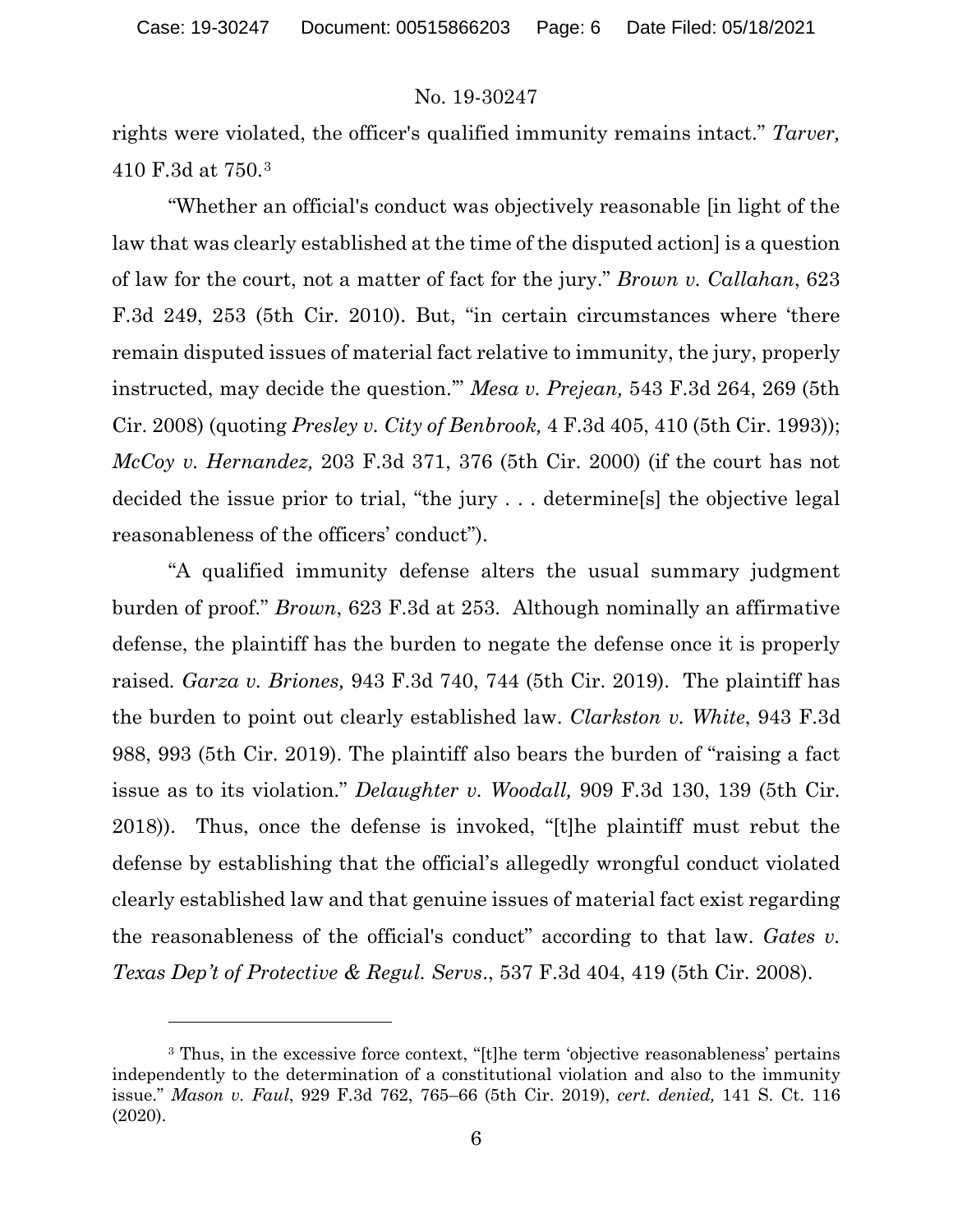At the summary judgment stage, however, all inferences are still drawn in the plaintiff's favor. *Brown,* 623 F.3d at 253. This is true "even when . . . a court decides only the clearly-established prong of the [qualified immunity] standard." *Tolan v. Cotton,* 572 U.S. 650, 657 (2014). Likewise, "under either [qualified immunity] prong, courts may not resolve genuine disputes of fact in favor of the party seeking summary judgment." *Id.* at 656. "Accordingly, courts must take care not to define a case's 'context' in a manner that imports genuinely disputed factual propositions." *Id.* at 657; *see, e.g., Tarver*, 410 F.3d at 754 (dismissal at summary judgment phase inappropriate because determining whether officer's conduct was objectively unreasonable in light of clearly established law required factfinding and credibility assessments).

When evaluating a qualified immunity defense, courts "consider[] only the facts that were knowable to the defendant officers." *White v. Pauly*, 137 S. Ct. 548, 550 (2017) (per curiam); *see also Cole*, 935 F.3d at 456 ("[W]e consider only what the officers knew at the time of their challenged conduct."). "Facts [that] an officer learns after the incident ends—whether those facts would support granting immunity or denying it—are not relevant." *Hernandez v. Mesa,* 137 S. Ct. 2003, 2007 (2017) (per curiam); *Brown*, 623 F.3d at 253 ("An official's actions must be judged in light of the circumstances that confronted him, without the benefit of hindsight.").

"Because the focus is on whether the officer had fair notice that [his] conduct was unlawful, reasonableness is judged against the backdrop of the law at the time of the conduct." *Brosseau v. Haugen*, 543 U.S. 194, 198 (2004). "Clearly established law is determined by controlling authority—or a robust consensus of persuasive authority—that defines the contours of the right in question with a high degree of particularity." *Clarkston,* 943 F.3d at 993 (quoting *Delaughter*, 909 F.3d at 139).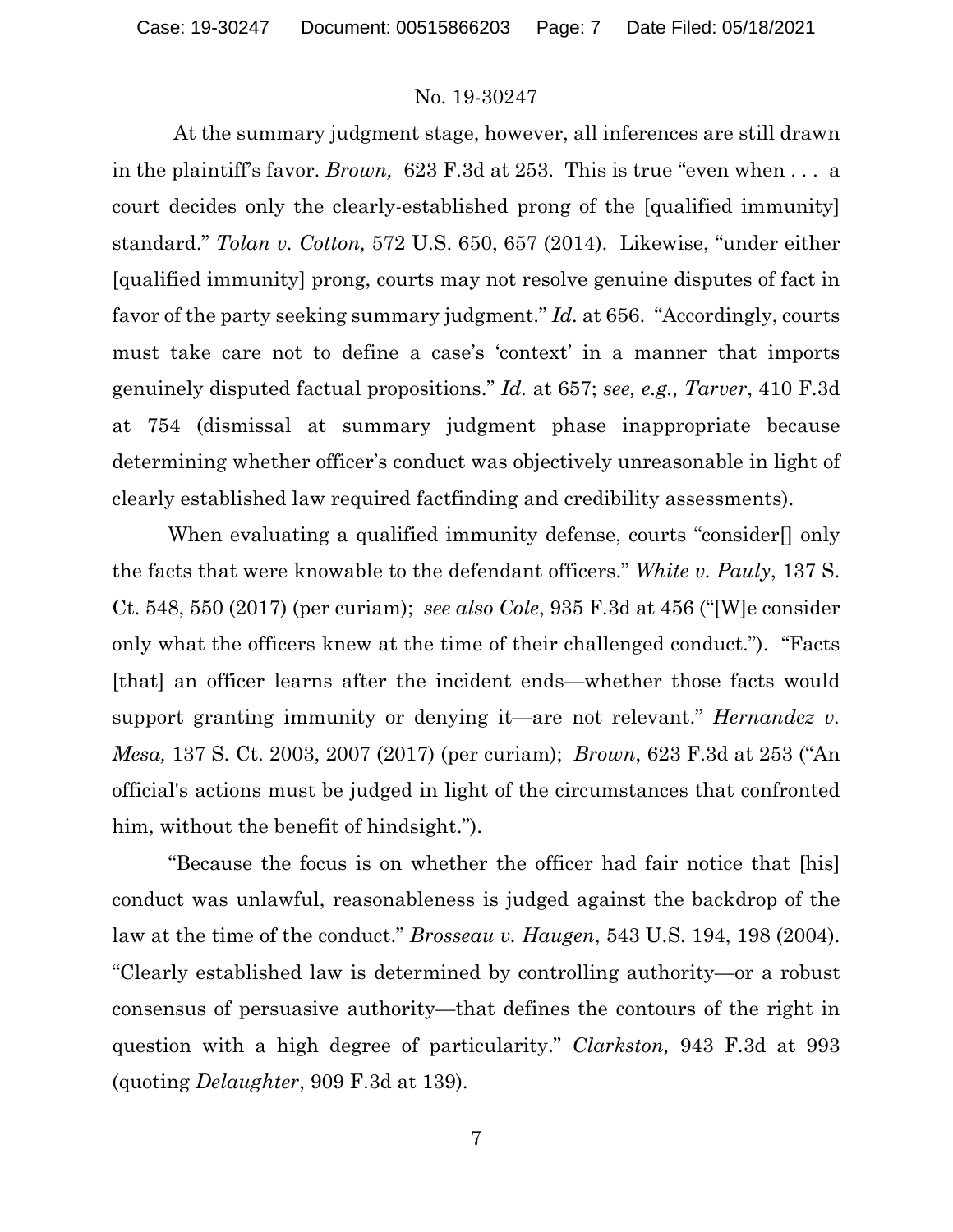With qualified immunity, the Supreme Court has repeatedly instructed that clearly established law is *not* to be defined at a high level of generality. This is particularly true in recent years. *See, e.g., City of Escondido v. Emmons,*  139 S. Ct. 500, 503–04 (2019); *Kisela v. Hughes,* 138 S. Ct. 1148, 1152–53 (2018); *Mullenix v. Luna*, 577 U.S. 7, 12–14 (2015). For conduct to be objectively unreasonable in light of clearly established law, there need not be a case directly on point, but "existing precedent must have placed the statutory or constitutional question beyond debate*.*" *White*, 137 S. Ct. at 551 (per curiam) (internal quotation marks omitted); *Mullenix,* 577 U.S. at 14.4

"[S]pecificity is especially important in the Fourth Amendment context, where the [Supreme] Court has recognized that it is sometimes difficult for an officer to determine how the relevant legal doctrine, here excessive force, will apply to the factual situation the officer confronts." *Kisela*, 138 S. Ct. at 1152– 53 (quoting *Mullenix*, 577 U.S. at 12). "Use of excessive force is an area of the law in which the result depends very much on the facts of each case, and thus police officers are entitled to qualified immunity unless existing precedent squarely governs the specific facts at issue." *Id.* at 1153 (internal quotation marks omitted). "Of course, general statements of the law are not inherently incapable of giving fair and clear warning to officers . . ., but in the light of preexisting law, the unlawfulness must be apparent." *White,* 137 S. Ct. at 552 (internal quotation marks omitted). Thus, the general rules set forth in "[*Tennessee v. Garner*, 471 U.S. 1 (1985)], and *Graham* do not by themselves

<sup>4</sup> "Where constitutional guidelines seem inapplicable or too remote, it does not suffice for a court simply to state that an officer may not use unreasonable and excessive force, deny qualified immunity, and then remit the case for a trial on the question of reasonableness." *Kisela,* 138 S. Ct. at 1153.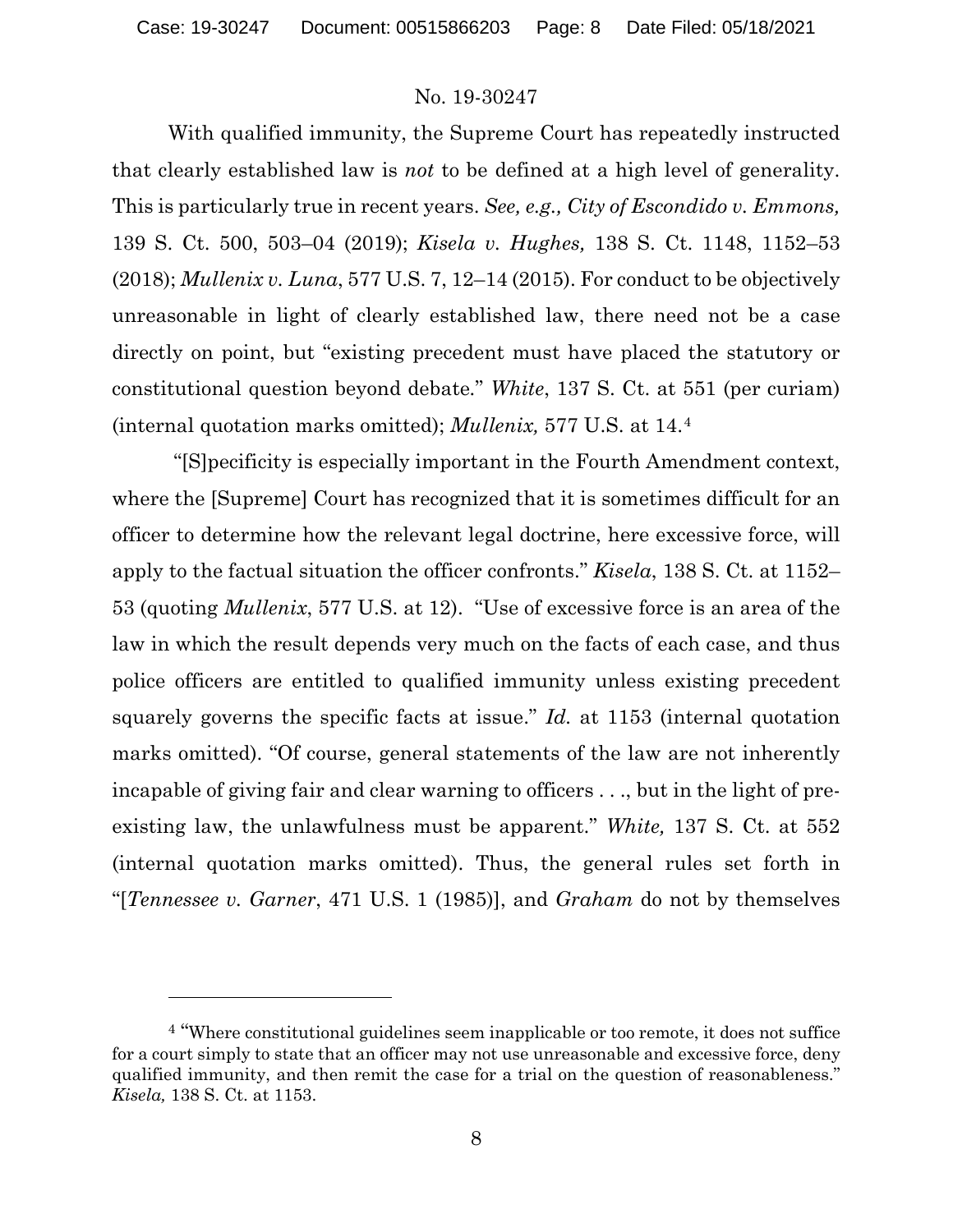create clearly established law outside 'an obvious case.'" *Id.* (quoting *Brosseau*, 543 U.S. at 199).

Sufficiently specific "[p]recedent involving similar facts can help move a case beyond the otherwise hazy border between excessive and acceptable force and thereby provide an officer notice that a specific use of force is unlawful." *Kisela*, 138 S. Ct. at 1153 (internal quotation marks omitted). Otherwise, "qualified immunity protects actions in the hazy border between excessive and acceptable force." *Mullenix*, 577 U.S. at 18 (internal quotation marks omitted). Thus, "[q]ualified immunity gives government officials breathing room to make reasonable but mistaken judgments about open legal questions." *Ashcroft v. al-Kidd*, 563 U.S. 731, 743 (2011). It likewise "shields an officer from suit when [the officer] makes a decision that, even if constitutionally deficient, reasonably misapprehends the law governing the circumstances [the officer] confronted." *Brosseau*, 543 U.S. at 198; *see also Saucier v. Katz,* 533 U.S. 194, 205 (2001) ("The concern of the immunity inquiry is to acknowledge that reasonable mistakes can be made as to the legal constraints on particular police conduct."). In short, "[w]hen properly applied, [qualified immunity] protects all but the plainly incompetent or those who knowingly violate the law." *Id.* (internal quotation marks omitted).

Consequently, "[q]ualified immunity is justified unless *no* reasonable officer could have acted as [the defendant officers] did here, or *every* reasonable officer faced with the same facts would *not* have [acted as the defendant officers did]." *Mason v. Faul*, 929 F.3d 762, 764 (5th Cir. 2019), *cert. denied,* 141 S. Ct. 116 (2020) (citing *District of Columbia v. Wesby,* 138 S. Ct. 577, 590 (2018) ("The precedent must be clear enough that every reasonable official would interpret it to establish the particular rule the plaintiff seeks to apply. [] Otherwise, the rule is not one that 'every reasonable official' would know.")).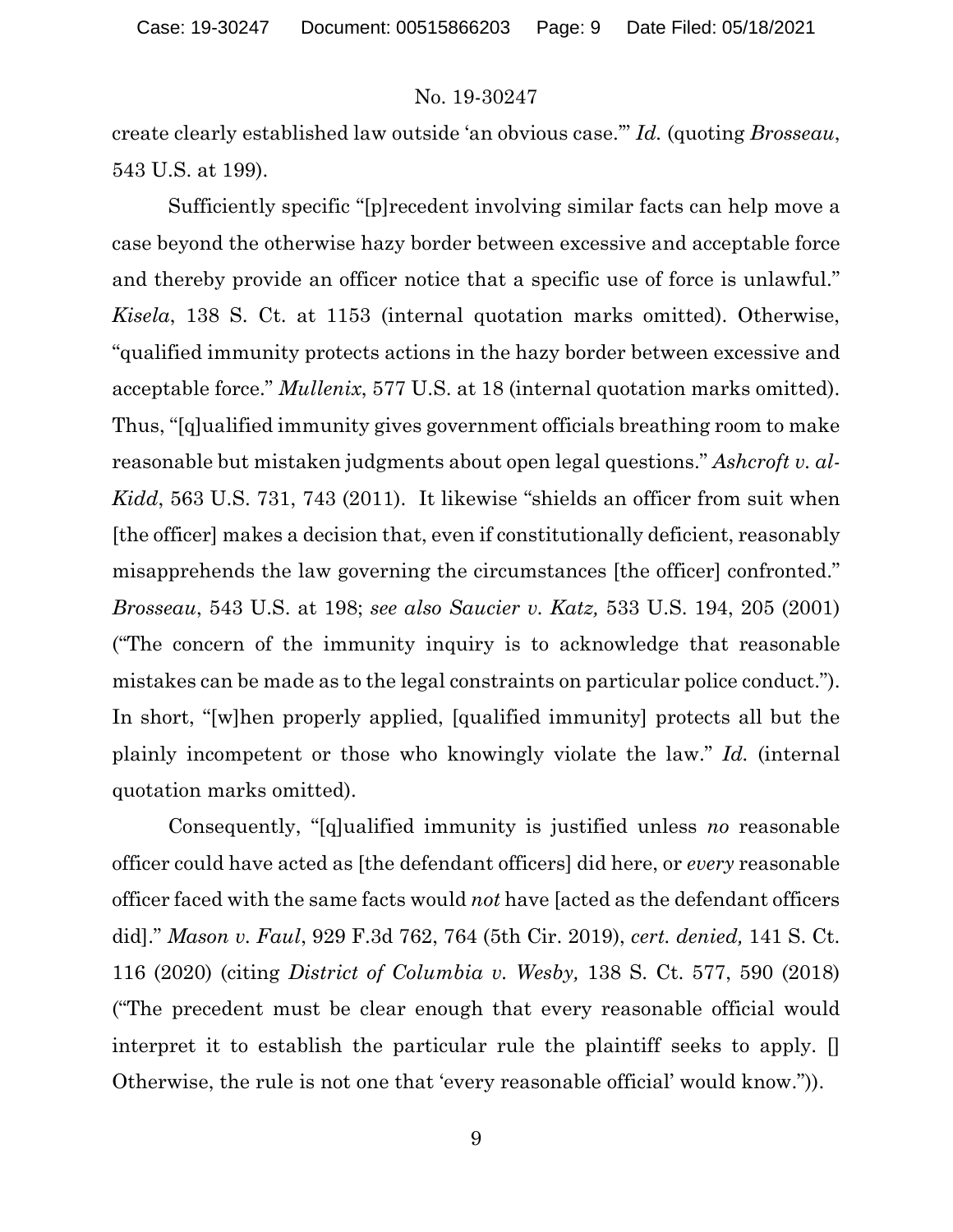### IV.

As previously stated, we agree with the district court that "two distinct moments of force must be separately analyzed: [(1)] [Officers] McIntire and Cisco taking Tucker to the ground, and [(2)] Defendant Officers punching and kicking him as he lay on the ground." With each, the district court concluded that a reasonable jury could find that Defendant Officers acted unreasonably such that Tucker's Fourth Amendment rights were violated and, moreover, that Defendant Officers were not entitled to qualified immunity. Putting aside the question of whether Defendant Officers acted unreasonably for purposes of establishing a Fourth Amendment violation, we disagree with the district court's determinations relative to qualified immunity.

### A. Takedown

Regarding the force utilized in the course of Tucker's takedown, the district court concluded, in pertinent part:5

Here, Tucker had not been told that he was under arrest and had complied (in his version of the facts) with the request to place his hands behind his back. McIntire gave no verbal commands before, mere seconds after arriving on the scene, pulling Tucker down to the ground. In light of Tucker's verbal objections and the discovery of a knife in his pocket, McIntire and Cisco would have been justified in using some force to place Tucker in handcuffs had he refused to cooperate in allowing them to be placed. However, the immediate resort to a takedown maneuver was not necessarily a measured and ascending response to the need to place handcuffs on a non-struggling Tucker without first articulating that he was under arrest and giving him a reasonable opportunity to allow himself to be handcuffed. As a result, viewing the facts in the light

<sup>5</sup> *See* February 27, 2019 Mem. Ruling at 19–21.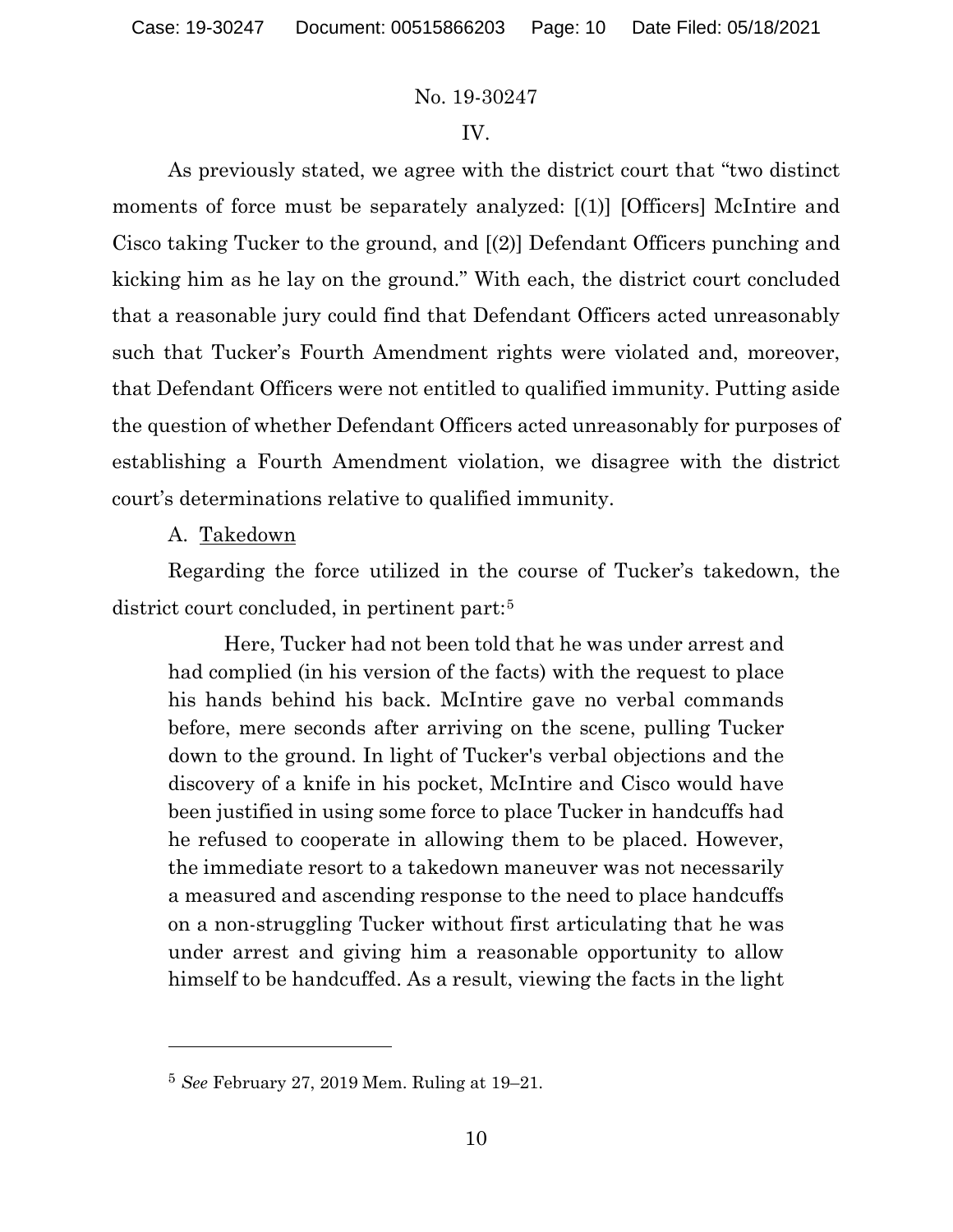most favorable to Tucker, a jury could find that Cisco and McIntire had acted unreasonably.

Although fact questions prevent granting summary judgment on the question of whether Cisco and McIntire violated Tucker's Fourth Amendment rights, the two officers may still be released from suit on this claim if they are entitled to qualified immunity. To defeat qualified immunity, Tucker must point to a case holding that officers acting in similar ways under similar circumstances violated a suspect's right to be free from excessive force. *White,* 137 S. Ct. at 552.

As of 2013, it was clearly established that "violently slam[ming] an arrestee who is not actively resisting arrest" is a constitutional violation. *Darden* [*v. City of Fort Worth*, 880 F.3d 722, 731 (5th Cir. 2017)] (citing [*Ramirez v. Martinez*, 716 F. 3d 369, 377–78 (5th Cir. 2013)]; *Newman v. Guedry*, 703 F.3d 757, 762–63 (5th Cir. 2012); *Bush v. Strain*, 513 F.3d 492, 501 (5th Cir. 2008)). Passive resistance does not authorize violent force on an officer's part. [*Deville v. Marcantel*, 567 F.3d 156, 167–68 (5th Cir. 2009)]. As a result, the Fifth Circuit has repeatedly denied qualified immunity in cases in which "officers face verbal resistance but no fleeing suspect." *Bone v. Dunnaway,* 657 F. App'x 258, 263 (5th Cir. 2016) (per curiam) (citing *Deville,* 567 F.3d at 169; *Bush,* 513 F.3d at 502; *Goodson v. City of Corpus Christi,* 202 F.3d 730, 734, 740 (5th Cir. 2000)). Even though Tucker was offering some degree of verbal resistance, in the absence of overt physical resistance to being handcuffed, flight or the prospect of flight, and instructions or warnings beyond one request to place his hands behind his back, forcefully pulling Tucker to the ground such that his face struck the concrete would have violated clearly established law. Therefore, McIntire and Cisco are not entitled to qualified immunity for the force used in the takedown.

After watching the video footage of McIntire's sudden takedown of Tucker and the struggle that followed on the ground, it is easy for us—having the benefit of hindsight and multiple angles of video to scrutinize, frame by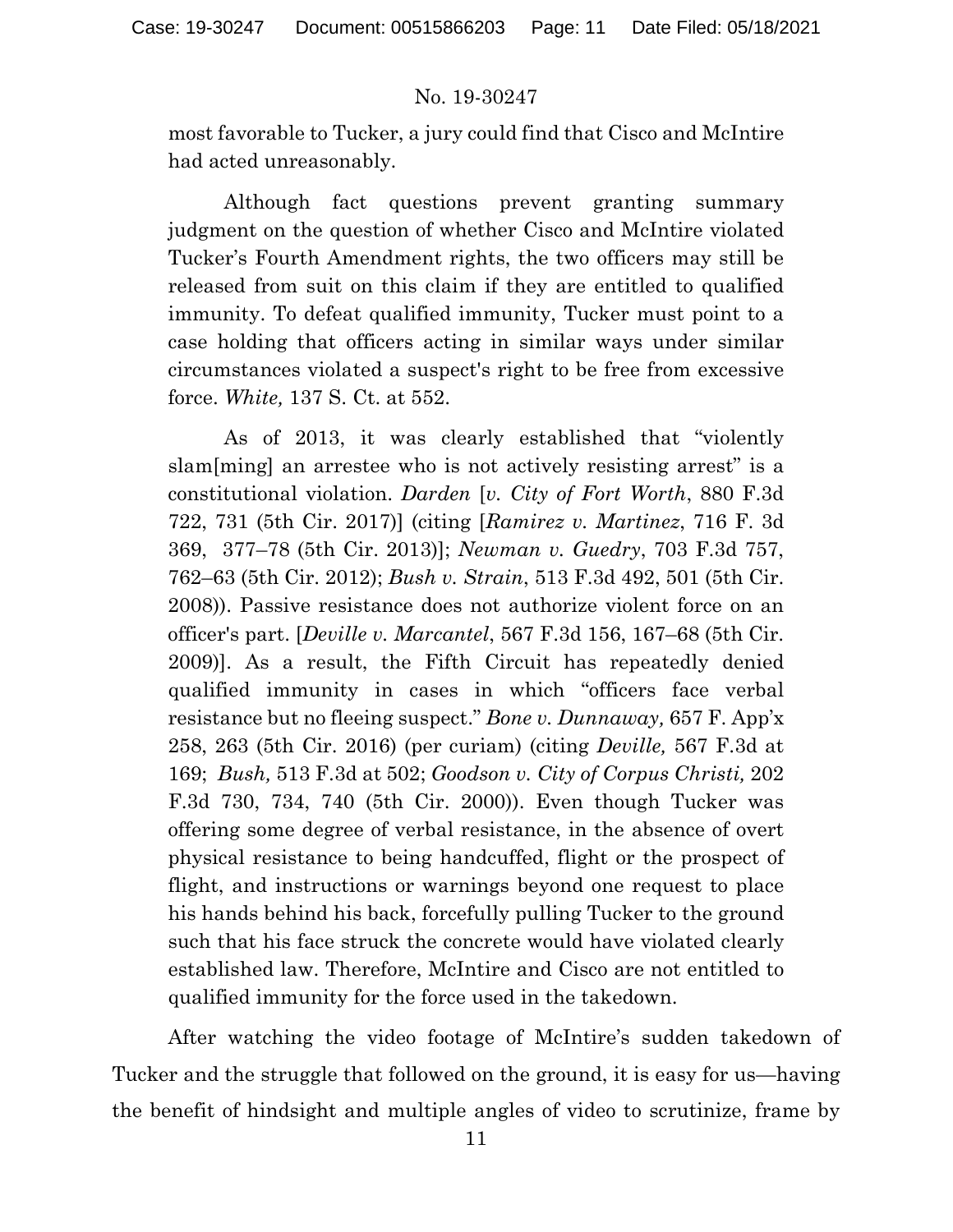frame—to question whether Tucker might have been handcuffed without scuffle or injury if McIntire had immediately verbally consulted with Cisco upon arrival, told Tucker that he was under arrest, and/or repeated Cisco's "put your hands behind your back" instruction to Tucker before forcefully pulling him to the ground.6 Importantly, however, the legal reasonableness of a police officer's use of force—for purposes of the Fourth Amendment and qualified immunity—is not evaluated with the benefit of hindsight. Rather, our focus is on the officers' reasonable perception of the events at issue, as they happened, *without* the aid of hindsight, multiple viewing angles, slow motion, or the ability to pause, rewind, and zoom.

Considering the record in this manner, we find the district court erred in concluding that the conduct of Officers McIntire and Cisco—in taking Tucker to the ground—was objectively unreasonable in light of pertinent clearly established law in November 2016. For the most part, the cases cited by the district court and Tucker, including some not decided until *after* the November 2016 incident here—simply acknowledge uncontroversial general principles. *See, e.g., Hank v. Rogers*, 853 F.3d 738, 747 (5th Cir. 2017) (as of February 26, 2013, "clearly established law demonstrated that an officer violates the Fourth Amendment if he abruptly resorts to overwhelming physical force rather than continuing verbal negotiations with an individual who poses no immediate threat or flight risk, who engages in, at most, passive resistance, and [was] stopped for a minor traffic violation"). Moreover, *none* of these pronouncements "squarely govern" the particular facts at issue here such that, in November

<sup>6</sup> McIntire explained, at his deposition, that he did not personally tell Tucker that Tucker was under arrest, or about to be cuffed, because "if another officer [has already gotten] to that, and it's not working for the other officer, I don't come in and try to do the same thing . . . because then you've got two people yelling at somebody. It's just going to make them agitated even more."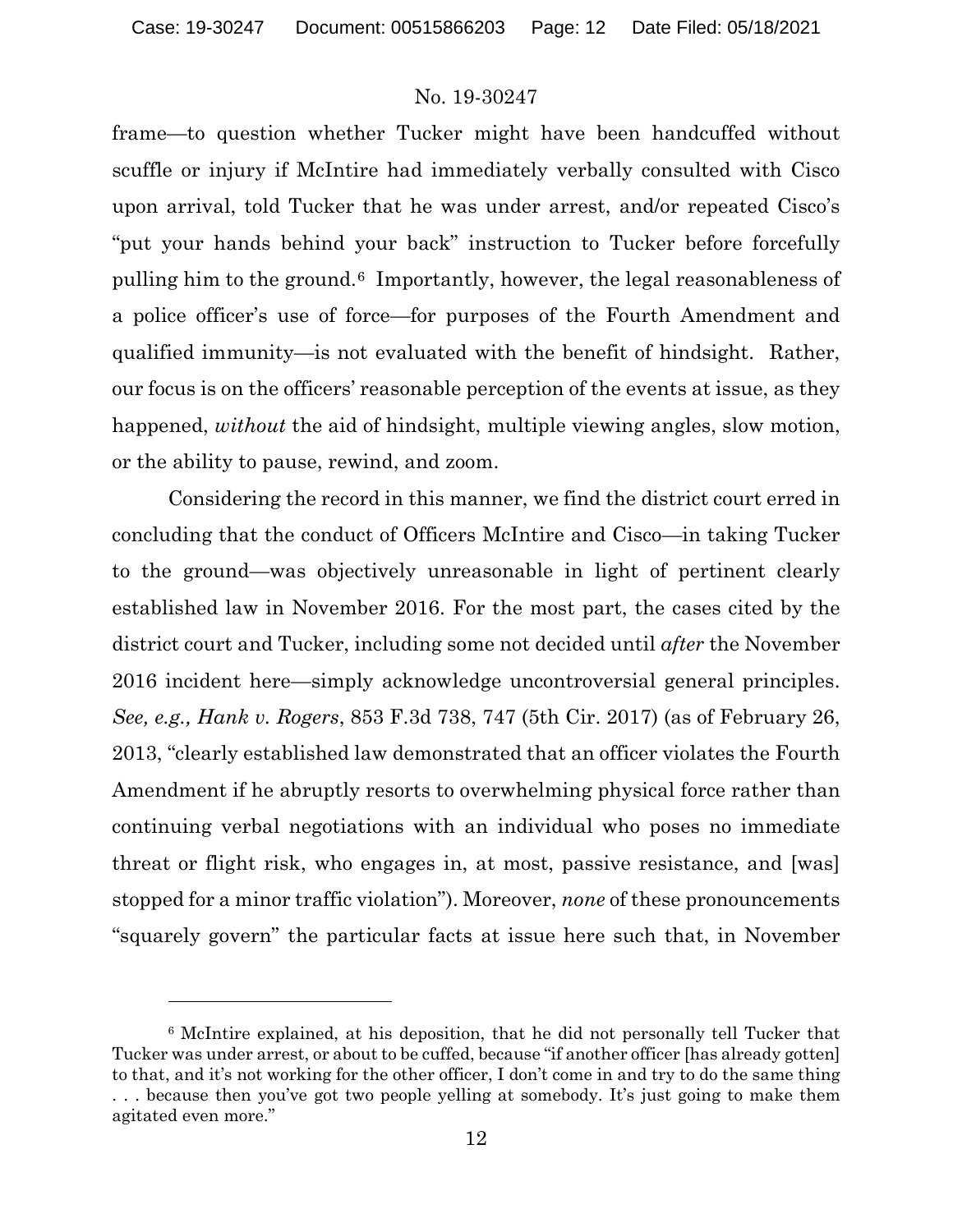2016, *no* reasonable officer would have thought that the Defendant Officers' takedown of Tucker was legally permissible.

For instance, in *Darden*, which was decided in 2017, we denied summary judgment on qualified immunity grounds, where the arrestee's active resistance was disputed, to an officer who, during a May 2013 drug raid at a private residence, choked, punched, kicked, twice tased, and forced the asthmatic, obese arrestee (weighing 340 pounds) down onto his stomach, shoved his face to the floor, and pulled his hands behind his back for handcuffing, all while being told by others that the arrestee, who died during the arrest, could not breathe. *Darden*, 880 F.3d at 725–27, 730–33.

In *Newman,* decided in 2012, we concluded that an officer's immediate use of his taser (sixteen times) and nightstick (fifteen strikes) during an August 2007 traffic stop—without first attempting physical skill, negotiations, or even commands—was objectively unreasonable in light of clearly established law. *Newman,* 703 F.3d at 759–60, 763–64.

In *Deville,* decided in 2009*,* we found excessive force where, in August 2005, an officer stopped Deville, a 45-year old woman, for a minor traffic violation. Initially denying any wrongdoing, and calling the traffic stop "bullshit," Deville refused to exit the car, which she kept "running" but not "in gear," or to roll down the window, until her husband could arrive to pick up their 2-year old grandchild, who also was in the vehicle. Having arrived in the interim, the police chief smashed the car window with his flashlight, pulled Deville out of her car and threw her against the vehicle, resulting in a blow to her abdomen. As a result of her arrest, Deville suffered multiple contusions, cuts from broken glass, and nerve damage to her hand and fingers, requiring four surgeries, multiple injections, and 13–15 weeks away from her work as a registered nurse. *Deville*, 567 F.3d at 167–68.

13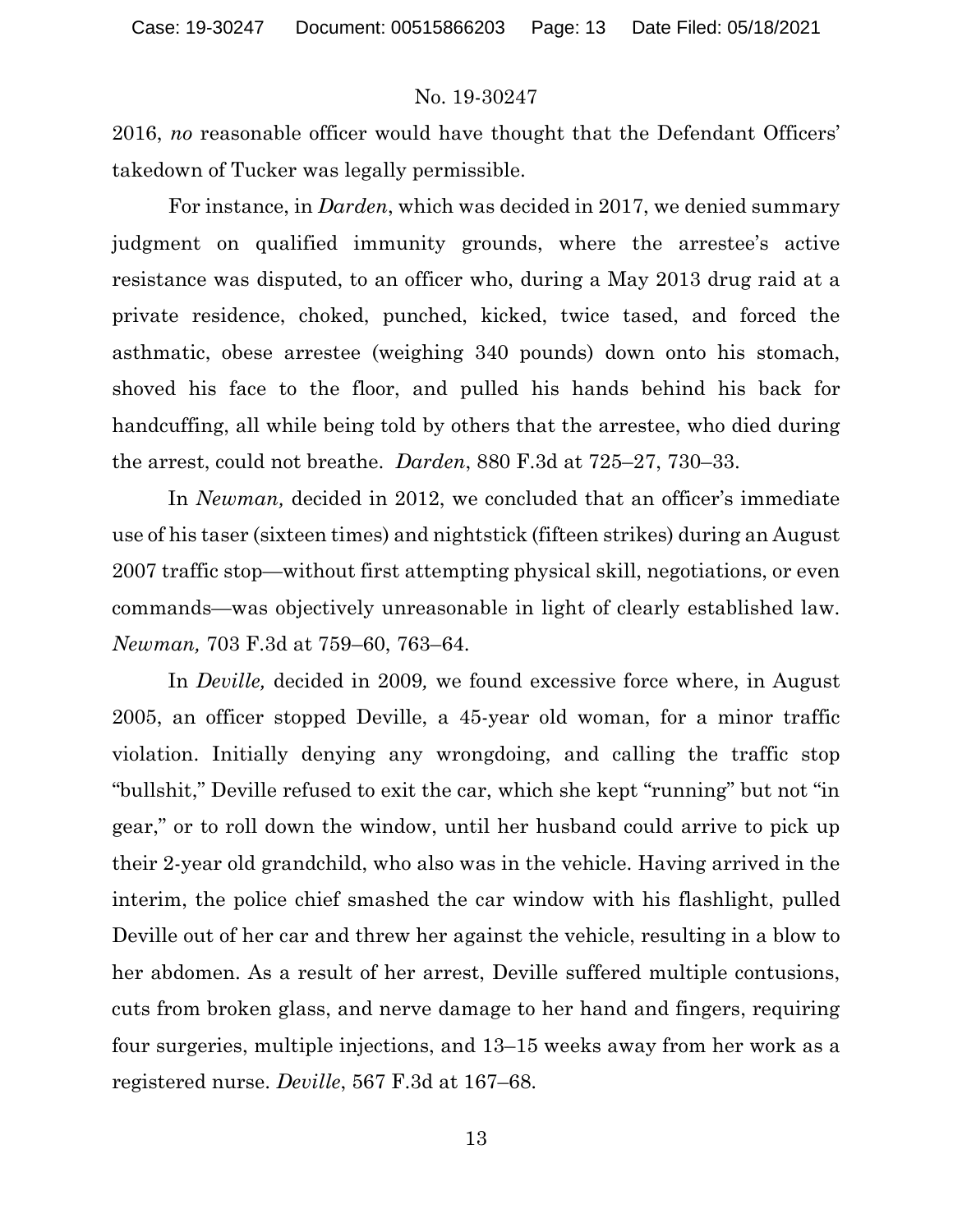In *Bone*, which was decided on August 5, 2016, we determined that factual disputes precluded summary judgment on the basis of qualified immunity where, on December 14, 2013, Bone, who denied being told that she was under arrest (for a municipal code violation) and posed no safety threat, turned to walk away from the officer, who then grabbed her wrist and "violently" slammed her face against a nearby car window. *Bone*, 657 F. App'x at 260, 263–64.

In *Goodson,* decided in 2000, police officers broke Goodson's shoulder by tackling him after he had pulled his arm away from one of the officers and moved (a disputed distance) away from police officers (at a disputed speed). Because factual disputes remained as to the existence of reasonable suspicion to detain Goodson, or probable cause to arrest, we declined, on summary judgment review, to extend qualified immunity to the defendant officers. *Goodson,* 202 F.3d at 733, 736–40.

In *Bush*, decided in 2008, summary judgment premised on qualified immunity was denied where, considering Bush's account of the events, she was not resisting arrest or attempting to flee, but was instead restrained and subdued, having been handcuffed, when the defendant, placing his hand behind her neck and head, slammed her face into the rear window of a nearby vehicle, injuring her jaw and breaking two of her teeth. *Bush*, 513 F.3d at 486, 502.

In addition to the cases referenced by the district court, Tucker cites *Trammell v. Fruge*, 868 F.3d 332, 343 (5th Cir. 2017), which was decided on August 17, 2017, regarding Trammell's January 21, 2013 arrest. Construing disputed facts in Trammell's favor, and citing *Goodson*, the panel reversed the district court's grant of summary judgment on the basis of qualified immunity, reasoning that the law at the time of the arrest clearly established that it was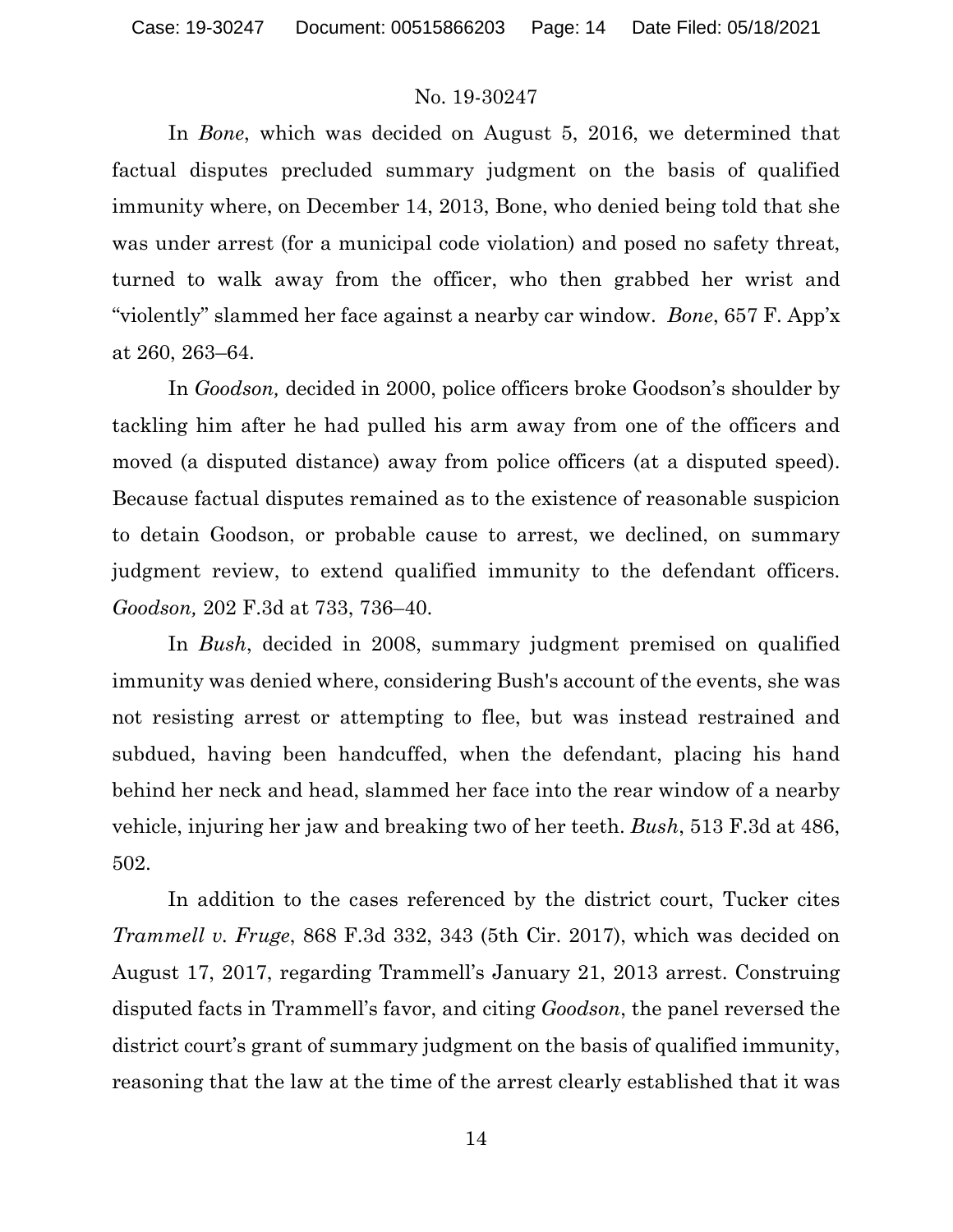objectively unreasonable for several officers to tackle an individual who was not fleeing, not violent, not aggressive, and resisted only by pulling his arm away from an officer's grasp by a few inches (but never lost contact with the officer's hand).

Tucker also cites *Brown v. Lynch*, 524 Fed. App'x 69, 80–81 (5th Cir. 2013), an unpublished decision, in which summary judgment likewise was reversed. There, the panel determined that "[a] factfinder could reasonably conclude, based on Brown's [contrary factual] account and the audio and video evidence, that Officer Lynch had struck an unresisting suspect eight times in the body and face with closed fists." *Id.* at 81. Notably, Brown "denie[d] grabbing the burglar bars and likewise denie[d] struggling to resist the officers' efforts to cuff him once he was on the ground." *Id*. at 80. Further, "[t]he video appear[ed] to show Officer Lynch throwing eight punches while Brown was lying on his stomach, all of which came *after* Brown first yelled 'my hands are behind my back!'" *Id.* at 81 (emphasis added).

Here, as compared to all of these cases, the facts and circumstances are materially distinguishable such that, *at a minimum*, reasonable officers would debate whether Defendant Officers' takedown was excessive. For instance, the district court, endeavoring to construe disputed facts in Tucker's favor, inferred that, prior to the takedown, Tucker had complied with Cisco's order to put his hands behind his back and did not "jerk" his arm away from Cisco and McIntire. On the other hand, the district court likewise observed, the video footage undisputedly reflects slight movement in Tucker's left arm as McIntire grabbed it. And both Cisco and McIntire testified, without contradiction, that they had felt tension in Tucker's arms.7

<sup>7</sup> Notably, in response to Defendants' statement of facts, Tucker classifies an assessment of body posture ("very tense") as "an opinion, not a fact."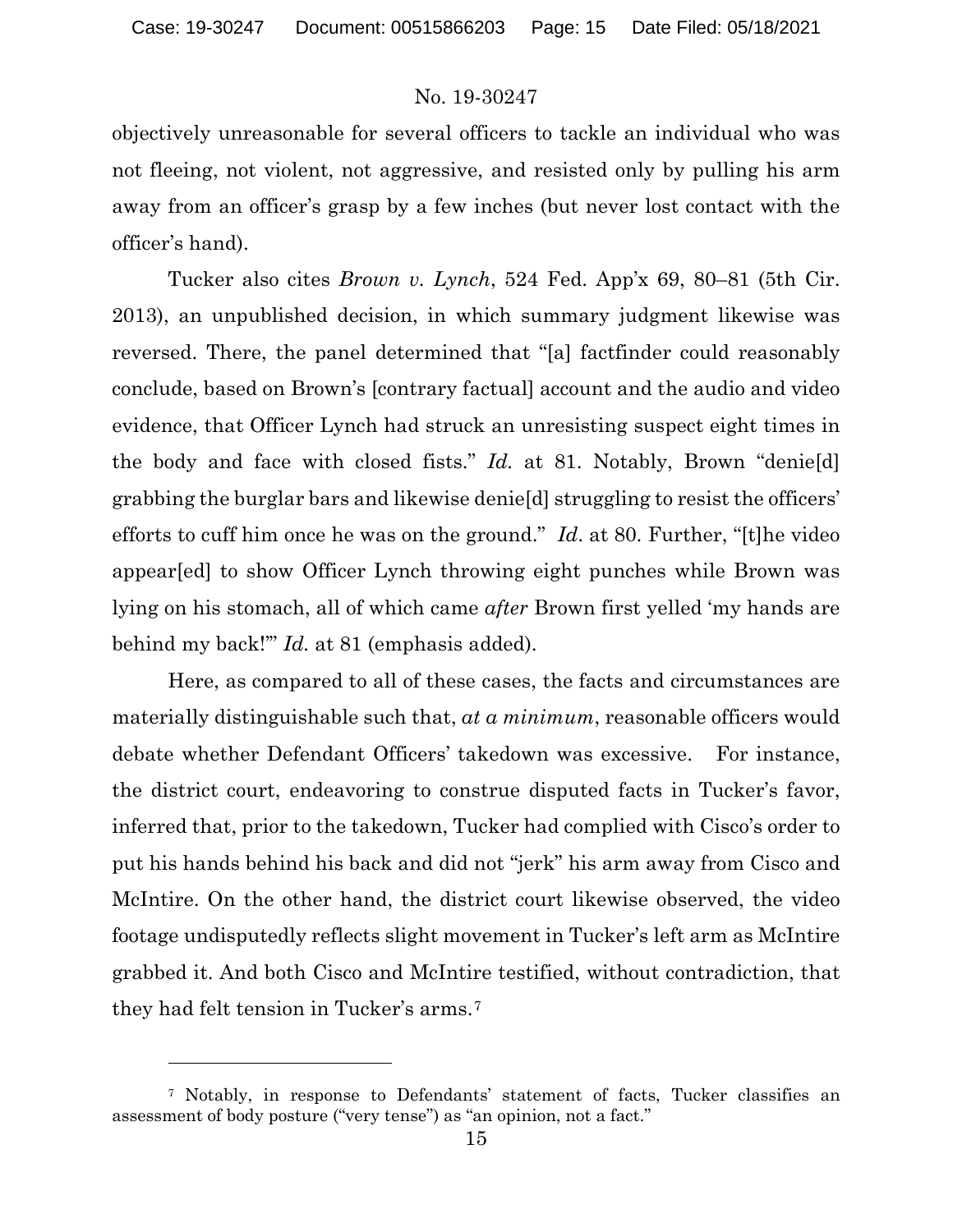If this slight movement and tension were the *only* facts supporting Defendant Officers' position, we likely would affirm the district court's denial of summary judgment. As noted by the district court, we have concluded that "[p]ulling [one's] arm out of [an officer's] grasp, *without more*, is insufficient to [establish] an immediate threat to the safety of the officer[]" for purposes of the *Graham* factors. *See Ramirez v. Martinez,* 716 F.3d 369, 378 (5th Cir. 2013) (emphasis added).

Importantly, however, the record here reflects the presence of the essential "more" that was missing in *Ramirez. See id.* ("[A] reasonable officer could not have concluded Ramirez posed an immediate threat to the safety of the officers by questioning their presence at his place of business or [while] laying on the ground in handcuffs."). For starters, as evidenced by the Shreveport Police Department's dispatch of multiple police units, and "clearing the [police radio] channel" for communication with Cisco and outside monitoring of the situation, Tucker's continued driving for a couple minutes, deep into a residential area, rather than promptly stopping in an adjacent empty parking lot in response to Cisco's siren and flashing police lights, ostensibly raised logical concerns about possible resistance and officer safety.

Additionally, McIntire, "from working in the area," reportedly perceived the streets on which Tucker led Cisco, at 11:30 p.m., to be "a high-crime area."8

<sup>8</sup> In response to Defendants' statement of facts, Tucker disagreed with the assertion that the neighborhood in which he pulled over was "known for high crime activity." Rather, he stated: "This is an opinion, not a fact." On the other hand, though Tucker characterized the house where he ultimately stopped the car as being "like a little out of the drug area," he also described one, if not two, of the streets on which he and Cisco traveled to get to that house as being "drug streets." Although we do not fault the district court for inferring, from Tucker's deposition testimony, that the particular location at which Tucker chose to stop was "not within an area *known* for drug activity," we emphasize that only "the facts [known to *Defendant Officers*,] as a reasonable officer *would perceive them*"—including those conclusions drawn from their considered professional opinions—are material to this appeal. *See Griggs*, 841 F.3d at 313–14 (because the court must measure force used under the facts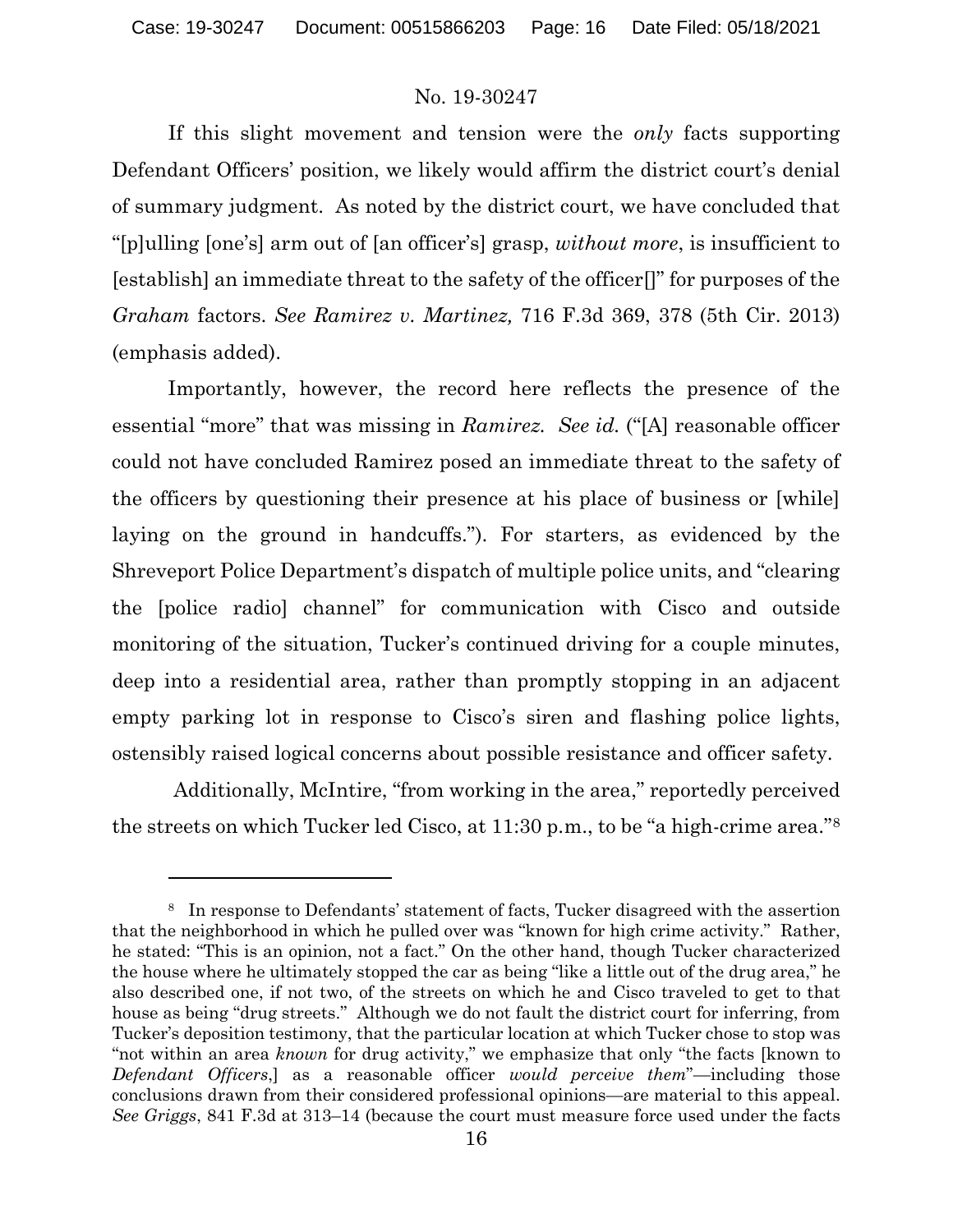And, he testified: "a lot of times if the police are involved in anything out there, crowds gather, and they're a lot of times hostile towards police." Also, from McIntire's perspective, seeing that Tucker's car "had pulled into a driveway of a residence [was] already kind of a red flag, because you don't know if somebody's [] going to come out of the house on top of you-all or what the deal is, or if they called people."9 Thus, he explained, his "initial intention[] when [he] got to the scene was . . . to go assist Cisco and take [Tucker] into custody." *Id.*<sup>10</sup>

Furthermore, along with capturing the slight movement of Tucker's arm, as Cisco and McIntire attempted to handcuff him, the police videos show Tucker to be at least a few inches taller than Cisco and several inches taller than McIntire.11 The video footage also reflects Tucker's extreme and increasing anger and agitation—both verbal and physical—as he approached and then stood in front of Cisco's vehicle, throughout the time that Cisco worked at patting down his baggy, sagging clothes, and, notably, at the point of McIntire's arrival on the scene. Importantly, though Tucker's hands always remained visible, and did not reach back toward Cisco, they *never* were still, and certainly may be described as "flailing about" in an erratic, unpredictable

as a reasonable officer would perceive them, though a jury might find plaintiff was not actually resisting arrest, the court, in the summary judgment context, must "first constr[ue] disputed historical facts in favor of the non-movant, [and] . . . then ask how a reasonable officer would have perceived those historical facts").

<sup>9</sup> Notably, the police offense report narrative completed by Johnson states that, by the time that Defendant Officers had contained Tucker, a "crowd [was] starting to form."

<sup>10</sup> Cisco testified to similar intentions. That is, he explained, McIntire, having worked with Cisco "long enough," would have known that Cisco, as soon as another officer arrived on the scene, would "place [Tucker] in handcuffs, especially with the way that [Tucker] was acting."

<sup>&</sup>lt;sup>11</sup> The police offense report completed by Cisco declares Tucker's height to be  $6'4'$  and his weight to be 165 pounds. Tucker's emergency room record identifies 6'3" as his height and 170 pounds as his weight.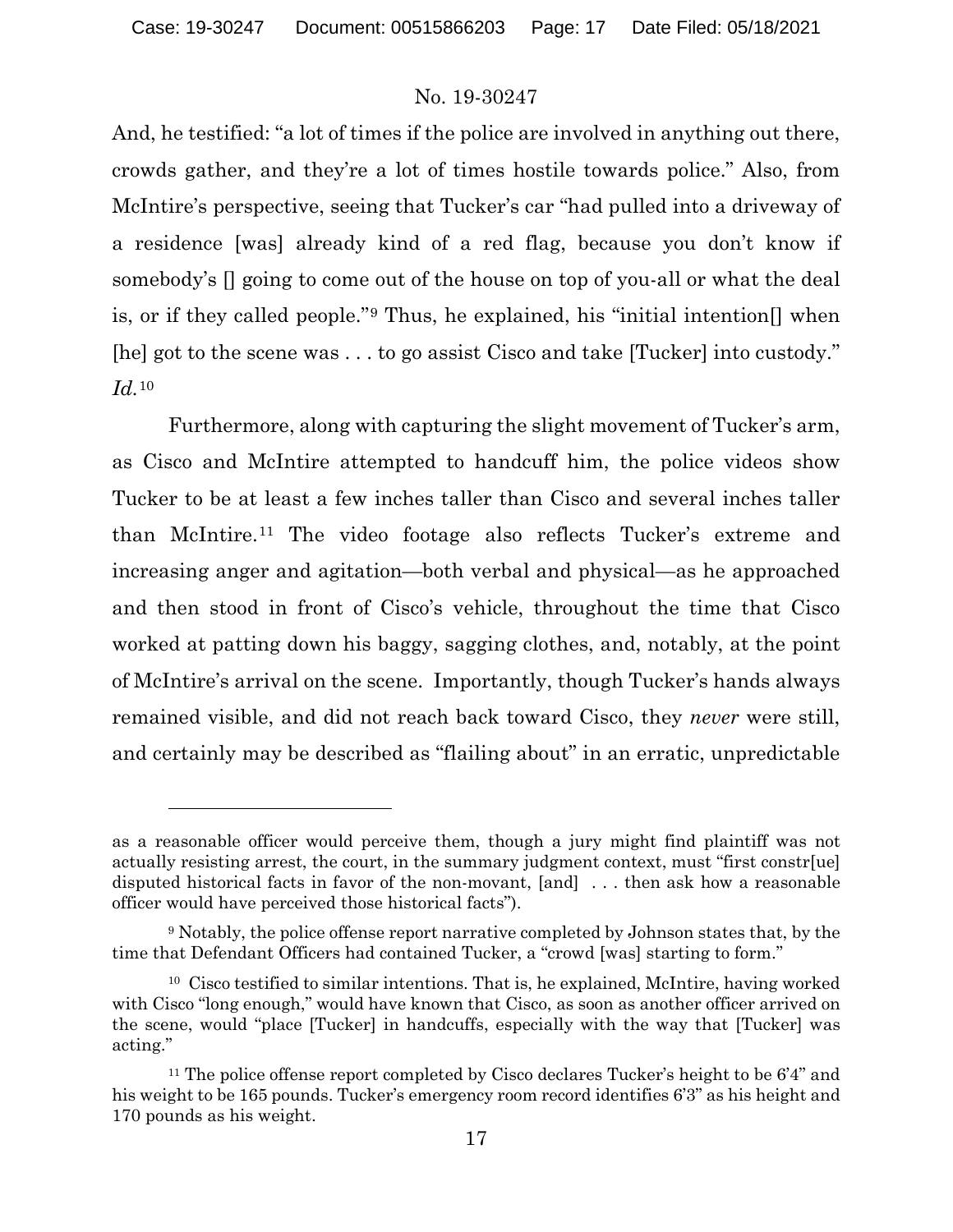manner. Indeed, as McIntire approached Cisco and Tucker, the video undisputedly shows Tucker expressing his anger and frustration by repeatedly banging his fist on the vehicle, waving his pointed finger in the air, and vigorously clapping his hands several times in a manner surely sufficient to trigger some reasonable concerns about safety and Tucker's mindset. This is particularly true when coupled with Defendant Officers' assertion that Tucker smelled of marijuana, and Tucker's loud, nonstop verbal tirade reflecting anger, frustration, and perceived racism, interspersed with cursing, and repeated, increasingly strident, complaints of being "tired of this shit."

Added to this, when McIntire started pulling Tucker's left arm back to place him in handcuffs, Tucker (seeing McIntire to his left, and Johnson approaching on his right) already visibly overwrought, suddenly became even more upset, yelling: "What y'all, what y'all, what y'all fucking with me for?"12 Immediately thereafter, both McIntire and Cisco report feeling Tucker "tensing up" and the aforementioned "slight arm movement." McIntire also testified that, at that point, he felt like he was losing his grip on Tucker. Thus, "due to [Tucker]'s height and agitated demeanor and everything," McIntire reportedly thought the officers could "control this situation better on the ground" but had "[n]o intentions of getting physical." Rather, he thought: "We're just going to put him on the ground. That way, we [can] get some leverage on him and put him in cuffs since he's already trying to pull away."

Faced with this scenario, viewed in its entirety, an officer in McIntire's position, having just arrived on the scene, could reasonably question whether Tucker might attempt to break away, fight being handcuffed, or even attempt to grab one of the officer's weapons. At a minimum, he could reasonably

<sup>12</sup> *See* McIntire Video at 23:36:58.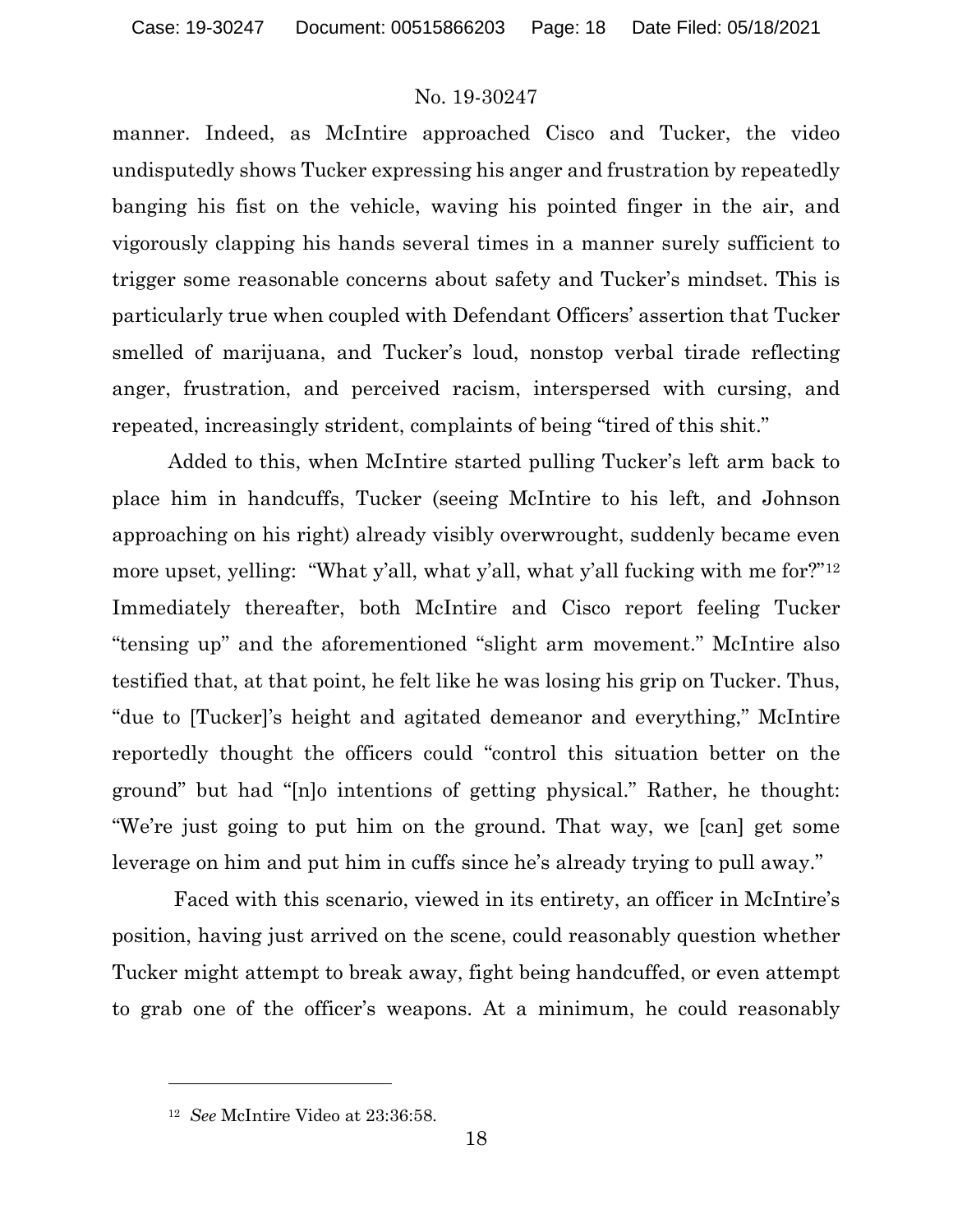question whether Cisco had sufficient control over the scene or instead required immediate officer assistance. And, while consultation amongst the officers and Tucker might have quelled such concerns, hesitation for that purpose, absent an ability to predict the future with certainty, likewise could well have operated to the officers' detriment. This is evident, notwithstanding the district court's inference that a reasonable officer, in Defendant Officers' position, would have believed that Tucker was unarmed after Cisco removed the pocketknife from Tucker's pocket. *See, e.g., Renfroe v. Parker,* 974 F.3d 594, 600 (5th Cir. 2020) (recognizing an individual need not be armed for police officer to believe that he is in danger of serious physical harm and that an officer's duty to warn a suspect before using force depends on time availability).

Given these uncertainties, and Tucker's superior height, particularly relative to McIntire, who apparently precipitated the officers' efforts to get Tucker to the ground,<sup>13</sup> we are convinced that the district court erred in its qualified immunity assessment of the "takedown" aspect of Tucker's claim.14 Specifically, we are not convinced that applicable jurisprudence provided fair warning to Cisco and McIntire, as of November 30, 2016, that pulling Tucker to the ground under the circumstances and in the manner that occurred here

 $13$  Tucker testified that Cisco "was doing nothing but holding my right arm" when "the other officer . . . grabbed my left arm and yanked me down while it was behind my back." Additionally, when asked how he was taken to the ground, he responded that he was "pulled."

<sup>14</sup> Although Officers Cisco, McIntire, and Johnson outnumbered Tucker by a ratio of 3:1 at the time of the takedown, the police vehicle videos show Johnson lagging behind McIntire in approaching Cisco and Tucker. Furthermore, McIntire testified that he did not see Johnson approach and was unaware of Johnson's actual whereabouts. That is, McIntire did not know whether Johnson had followed him from the police vehicle or instead had approached Tucker's car, parked in the house's driveway, wherein the passenger remained. McIntire's focus reportedly was concentrated on Tucker and Cisco—"where the immediate possibility of a threat could be." And, while Cisco knew that Johnson was "on the scene," and thought that Johnson was "behind [McIntire]," Cisco likewise was "not sure" of Johnson's exact proximity.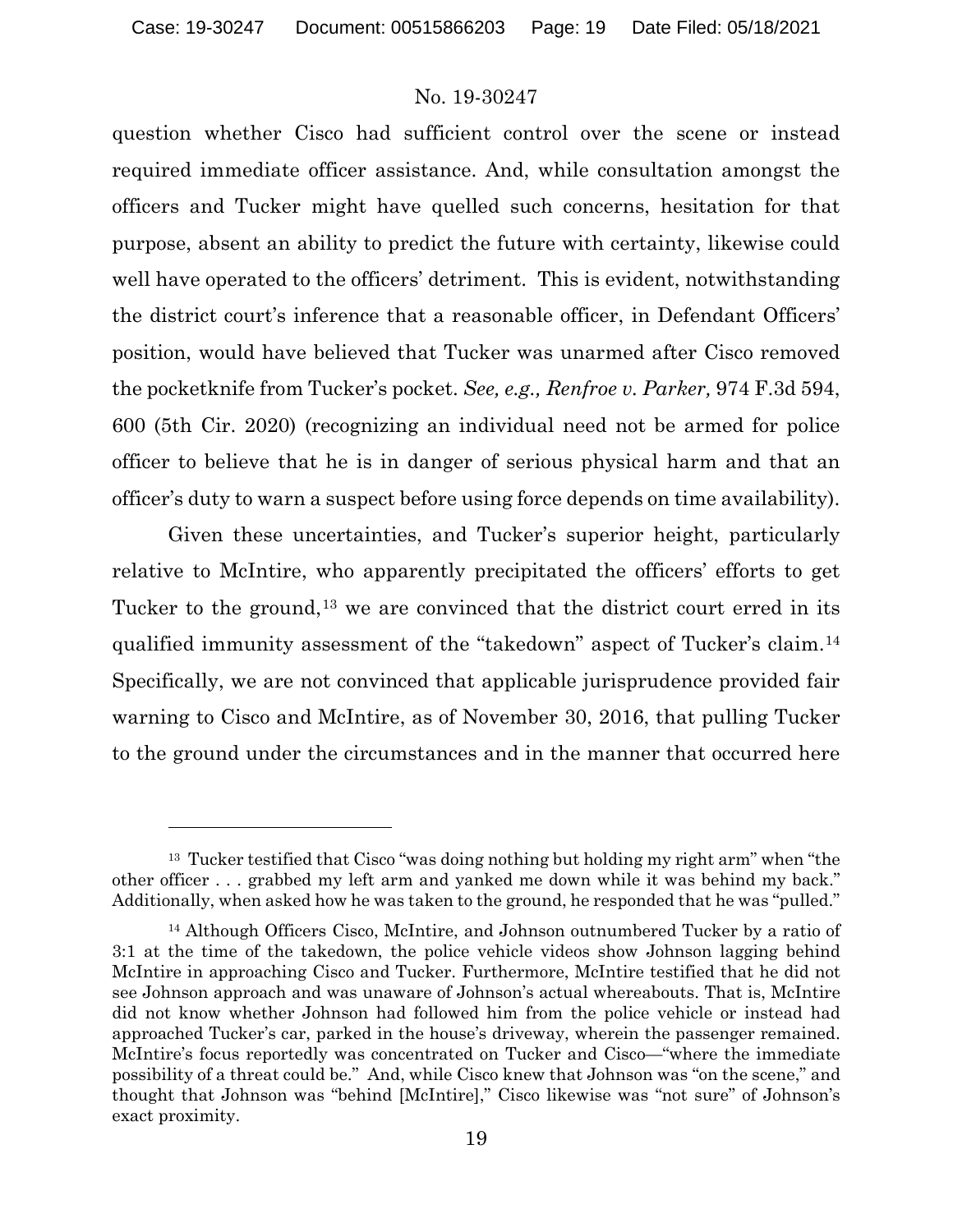would necessarily violate his Fourth Amendment rights against unreasonable seizure.15

Rather, even construed in Tucker's favor for summary judgment purposes, the foregoing facts and circumstances, when viewed in their entirety, created a scenario sufficiently "tense, uncertain, and rapidly evolving" to place the officers' takedown of Tucker, even if mistaken, within the protected "hazy border between excessive and acceptable force," established by then-existing Fourth Amendment excessive force jurisprudence. Consequently, it is immaterial whether, as the dissent urges, the video footage "does not blatantly contradict" Tucker's assertion that, immediately prior to the takedown, he was putting his hands behind his back in compliance with Cisco's orders and did not pull away prior to being taken to the ground. Accordingly, we find the district court erred in not granting summary judgment in favor of Defendant Officers, on grounds of qualified immunity, relative to the takedown.

### B. Force On the Ground

Turning to Defendant Officers' use of force against Tucker while he was on the ground, the district court concluded, in pertinent part:16

Once on the ground, Defendant Officers each punched Tucker at least once, and McIntire kicked him at least three times. As discussed above, the reasonableness of the officers' use of repeated strikes and kicks must be measured in light of the *Graham* factors. The misdemeanor and traffic violations of which he was suspected did not of themselves warrant a particularly high degree of force. [As reflected in the video recording taken from McIntire's police vehicle], [once Tucker] landed on the ground, four

<sup>15</sup> *See, e.g*., *Carroll v. Ellington*, 800 F.3d 154, 175 (5th Cir. 2015) (noting that "a police officer who is standing over a suspect who is on the ground has a 'position of advantage over that subject,' meaning the officer 'can control [the subject's] body movement,' and that 'the subject will offer less resistance'").

<sup>16</sup> *See* February 27, 2019 Mem. Ruling at 21–24. (Emphasis added.).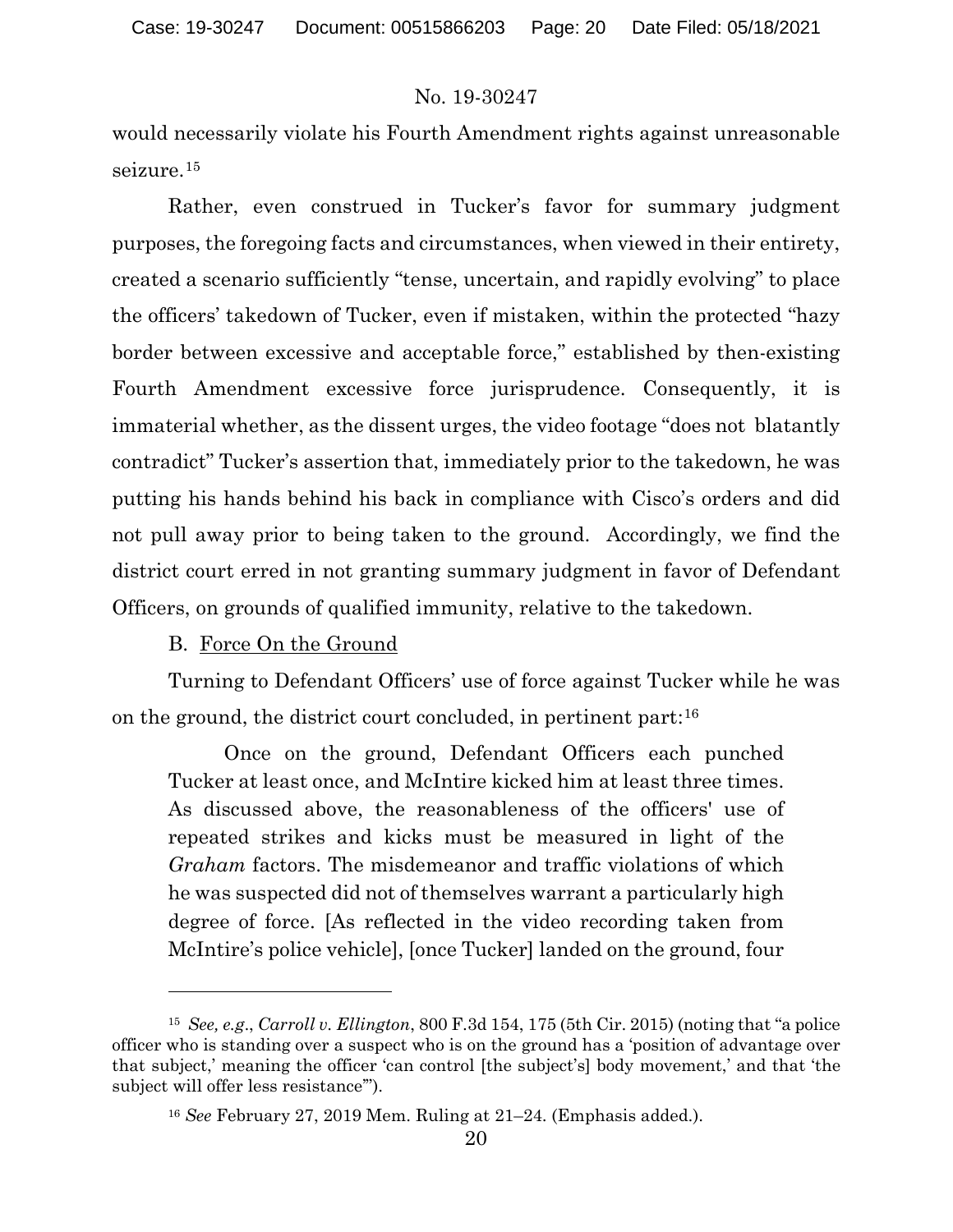officers surrounded him and were able to handcuff him in less than a minute; $[17]$  the fact that there were four officers and that Tucker was on the ground where he had less room to maneuver suggests a reduced threat to officer safety. On the other hand, Defendant Officers have testified that Tucker was pulling his arms from their grasp and failing to put them behind his back, facts that Tucker has not disputed.

Although the Court infers for summary judgment purposes that a reasonable officer with the knowledge of Cisco, McIntire, and Johnson would not have believed that Tucker was armed, [Officer] Kolb did not witness the patdown and so could reasonably have believed that Tucker was armed. While Tucker was not attempting to flee, he was kicking his legs while on the ground and was not laying still in order to allow himself to be handcuffed. As discussed above, the Court infers for summary judgment purposes that he was not intentionally kicking at the officers. Nevertheless, these kicks were a form of physical resistance. On these facts, Defendant Officers were entitled to use heightened force in order to gain control of Tucker's hands and place him in handcuffs. *See Mathews v. Davidson*, 674 F. App'x 394, 396 (5th Cir. 2017) (per curiam); *Carroll v. Ellington,* 800 F.3d 154, 176 (5th Cir. 2015).

The question then becomes whether the particular force used was reasonable in light of the heightened force that Defendant Officers could lawfully use at this point. *Deville*, 562 F.3d at 167 (quoting [*Gomez v. Chandler,* 163 F.3d 921, 923 (5th Cir. 1999)]). Distraction strikes and even kicks designed to gain compliance to being handcuffed are "measured or ascending" responses to an actively resisting suspect. [*Poole v. City of Shreveport,* 691 F.3d 624, 629 (5th Cir. 2012) (quoting *Galvan v. City of Antonio*, 435 F. App'x 309, 311 (5th Cir. 2010)]; *Carroll*, 800 F.3d at 176. While on the ground, Tucker was struggling.[18]

<sup>17</sup> *See* McIntire Video at 23:37:01-:58.

<sup>18</sup> *See* Cisco Video at 23:37:10–26; McIntire Video at 23:37:10, 23:37:22; and Kolb Video at 23:37:05–07.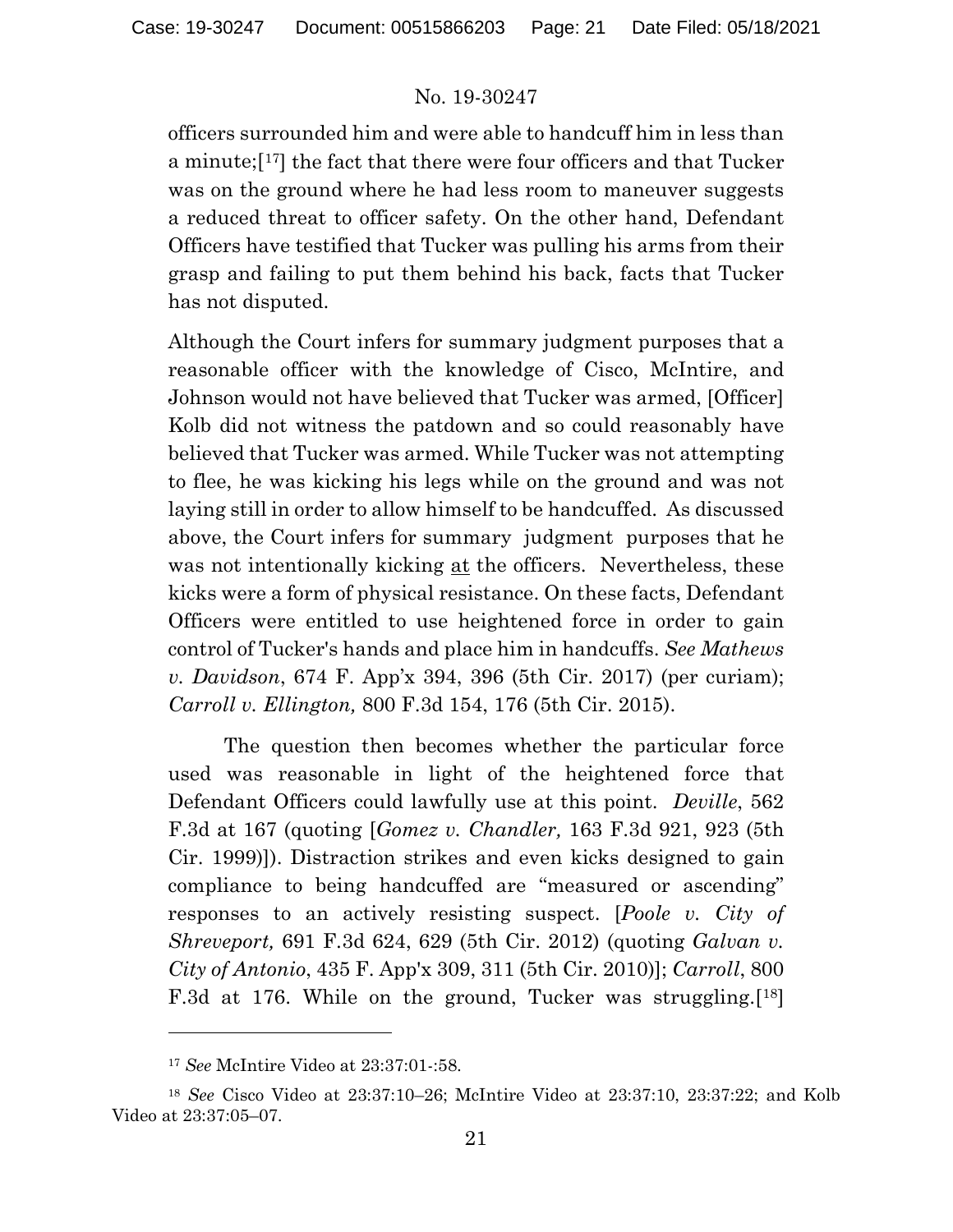Defendant Officers struck Tucker repeatedly but without using [] all their strength. And so, their resort to controlled strikes in order to cause Tucker to cease moving about and submit to being handcuffed would not necessarily violate the Fourth Amendment.

A difficulty arises here because a use of force that may begin as reasonably necessary in order to obtain compliance may cease to be so as a suspect becomes more compliant. *See Carroll*, 800 F.3d at 177 (citing *Bush*, 513 F.3d at 501–02; *Gomez,* 163 F.3d at 922, 924–25) ("[O]nce a suspect has been handcuffed and subdued, and is no longer resisting, an officer's subsequent use of force is excessive."). The videos do not show most of Tucker's body. Given the inability to know if Tucker had stopped resisting and placed his hands behind his back before the blows ceased, the Court cannot determine as a matter of law that the sheer number of blows and kicks that he received was reasonable. Hence, the Court denies summary judgment on the issue of whether Defendant Officers violated Tucker's Fourth Amendment rights.

However, this claim may still be put to rest if Defendant Officers are entitled to qualified immunity. They are immune from suit unless caselaw has established, on similar facts, that their conduct violated the Fourth Amendment. *See White,* 137 S. Ct. at 552. Tucker points the Court to *Bush v. Strain* in which the plaintiff was handcuffed and subdued at the time the defendant officer slammed her face into a nearby vehicle. 513 F.3d at 501. As Tucker was neither restrained nor subdued when Defendant Officers began to strike him*, Bush* does not clearly establish that Defendant Officers should have known that they could not strike Tucker in order to gain his compliance. However*, Bush* does clearly establish that once Tucker ceased kicking his legs and was handcuffed, the violent striking of him needed to stop. *See id.*  Because the video does not clearly show the precise point at which Tucker ceased moving and was finally handcuffed, this factual uncertainty prevents the Court from concluding that all of the force used by Defendant Officers as Tucker lay on the ground complied with the clearly established principle that officers cannot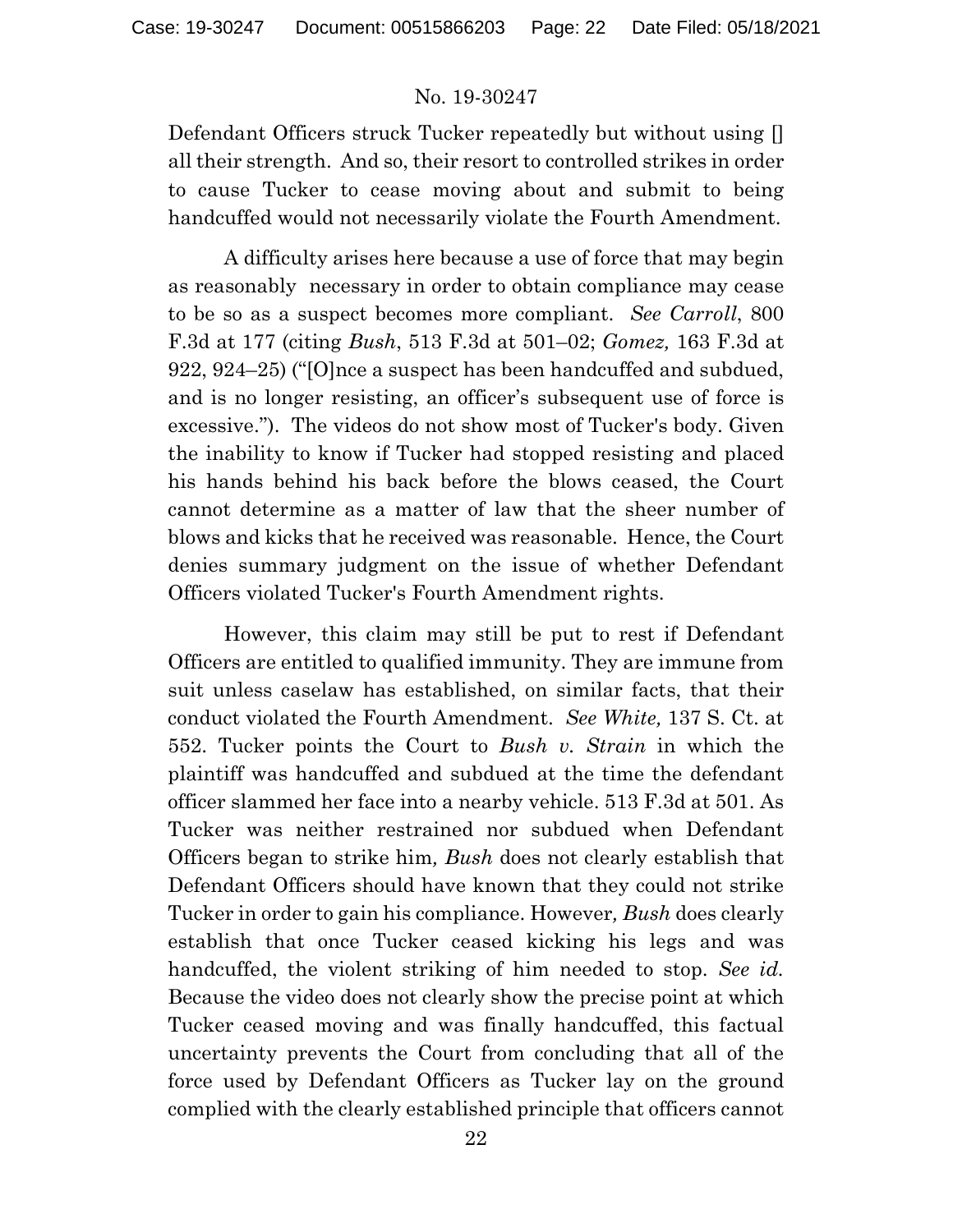strike a subdued and restrained suspect. Because Defendant Officers are not entitled to qualified immunity for the force used against Tucker as he lay on the ground, summary judgment is denied.

Accordingly, regarding the force used against Tucker while he was on the ground, the district court determined that Defendant Officers were not entitled to qualified immunity *solely* for the reason that Tucker's position was such that the video footage did not show whether Defendant Officers ceased striking him, as required by *Bush v. Strain,* as soon as he became still enough to be handcuffed. The fatal flaw in this determination, however, is that Tucker never alleged that Defendant Officers continued to strike or kick him after he was subdued*, i.e.,* no longer kicking his legs or otherwise actively resisting Defendant Officers' efforts to restrain and handcuff him. Specifically, neither the complaint, the statement of facts, nor the opposition memorandum that Tucker submitted in the district court clearly states that assertion.19 Additionally, when asked about such force during his deposition, Tucker testified that he did not recall any force being used after he was handcuffed. In their own depositions, Defendant Officers denied using such force. Thus, the factual uncertainty regarding the use of force on the ground that was identified as an obstacle to qualified immunity by the district court actually is immaterial to the claims asserted in this proceeding as Tucker never asserted a claim involving use of force *after* he was subdued.20

<sup>&</sup>lt;sup>19</sup> Tucker's attempts, on appeal, to fill this void at oral argument and in the appellee brief that he filed following the court's appointment of appellate counsel must be rejected as too little, too late. To support the substance of this contention, Tucker's only record citations are to the district court's opinion and a single inconclusive paragraph of the complaint that was not referenced (much less clarified) until the November 19, 2020 oral argument before this court.

<sup>20</sup> The available video and audio footage, though alone not determinative, does not suggest the opposite to be true. The videos appear to reflect all Defendant Officers, except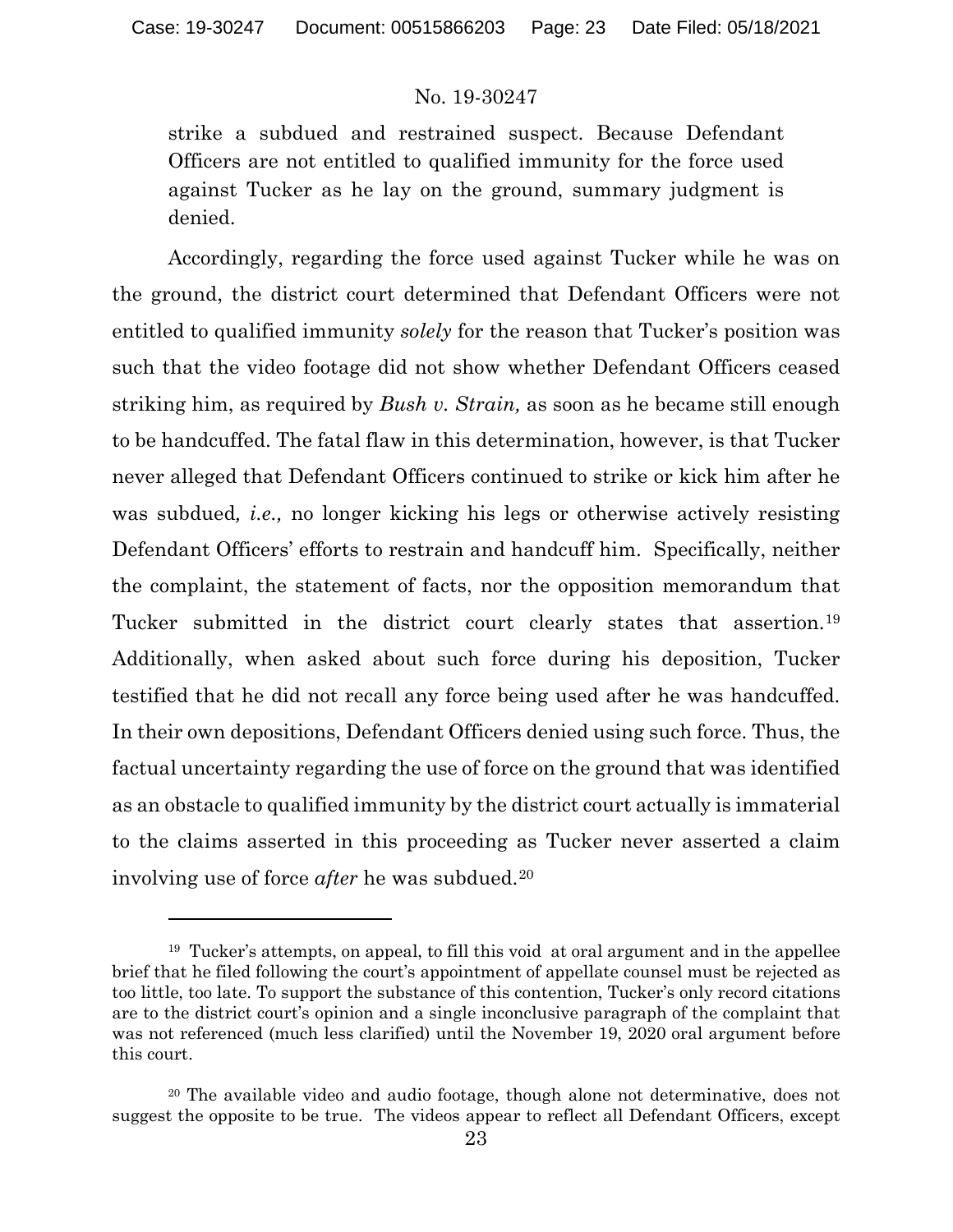Focusing instead on the amount of force that Defendant Officers used on the ground in order to subdue and restrain Tucker, who undisputedly struggled against the officers,  $21$  the district court concluded that Defendant Officers' resort to multiple controlled strikes, *i.e*., strikes without using all of the officers' strength and limited wind-up, would not necessarily violate the Fourth Amendment. And referencing *Bush v. Strain*, the district court concluded: "As Tucker was neither restrained nor subdued when Defendant Officers began to strike him*, Bush* does not clearly establish that Defendant Officers should have known that they could not strike Tucker in order to gain his compliance." Considering the record before us, as summarized by the district court, *supra*,

Cisco, suddenly stilling and then, as soon as Cisco is able to handcuff Tucker, standing and moving away. *See* McIntire Video at 23:37:44-59. Similarly, during the time that Defendant Officers are seen struggling with Tucker on the ground, the officers and Tucker's female companion repeatedly yell to Tucker: "Put your hands behind your back" and "Stop resisting." *See* McIntire/Kolb Video, 23:37:00–01; McIntire Video, 23:37:13–23 and 23:37:30–52. Notably, these verbal directives cease less than 20 seconds before Officers Kolb and McIntire stand and move away from Tucker and less than 40 seconds before Tucker, now handcuffed, and Cisco rise and walk toward Cisco's police vehicle. *See* McIntire/Kolb Video, 23:37:37–40; McIntire Video, 23:37:57–59; and McIntire/Kolb Video, 23:38:00–04. The return of Tucker's voice to its normal state (as opposed to muffled) likewise coincides with the apparent cessation of the fracas and footage reflecting Kolb rising to a standing position—no longer touching Tucker. *See* McIntire Video, 23:37:57–58.

<sup>21</sup> *See* Cisco Video at 23:37:10-26; McIntire Video at 23:37:1; 23:37:22; Kolb Video at 23:37:05- 07))].To the extent that Tucker denied he was resisting before the district court, he did so only in blanket terms (claiming not to have resisted *at all*) or specifically in reference to the moments leading up to the takedown. As an example of the former, in his statement of material disputed facts to the district court he claimed he "did not resist arrest at any time." As to the latter, in his Opposition, for example, he consistently framed his alleged compliance in terms of the moments *before* "McIntire approached and immediately grabbed him and threw him to the ground." Compliance prior to the takedown is discussed at length in Section IV.A, so we need not retread that ground here. In any event, video evidence clearly shows resistance on the ground, as well as arm movements that could reasonably cause officers to believe Tucker was resisting while standing. Thus, the allegation that Tucker was compliant at *all* times, is "blatantly contradicted by the record," such that Tucker's allegations to the contrary constitute the "visible fiction" on which the Supreme Court has counselled against "rel[ying]." *Scott*, 550 U.S. at 380–81.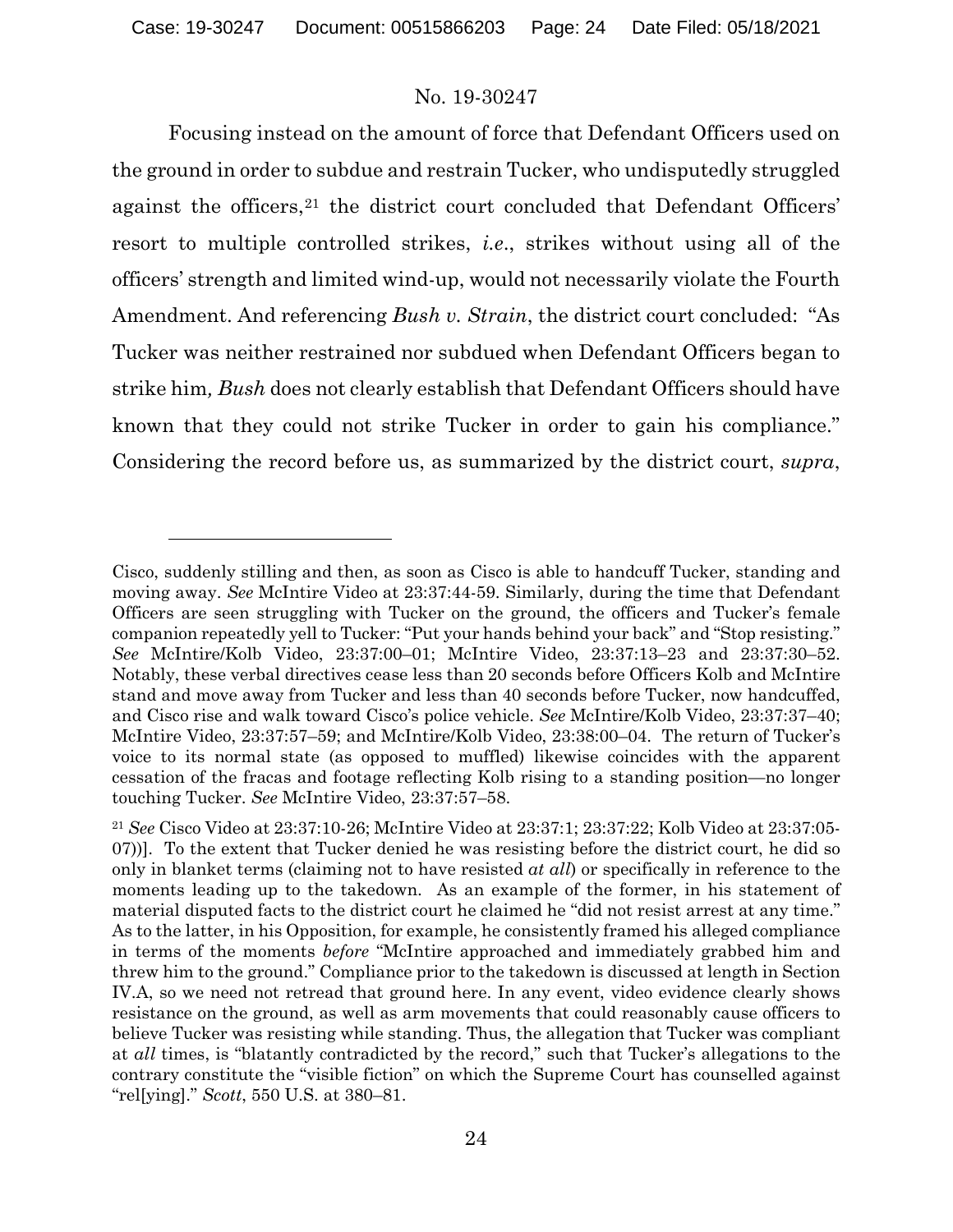we agree.<sup>22</sup> Given this determination, we additionally find that the district court erred in not granting summary judgment in Defendant Officers' favor, on qualified immunity grounds, relative to the force used against Tucker while he was "on the ground."

Most important to this conclusion is Tucker's failure to dispute the Defendant Officer's testimony that Tucker was pulling his arms from their grasp and failing to put them behind his back.23 On this point, McIntire testified that Tucker had freed his arms from the officers' grasps and, whilst on the ground, had them underneath his body, not giving his hands to the officers for cuffing. Then, Tucker had "rolled halfway over, still not giving his hands." The narratives completed by the officers report the same. And, though not attempting to flee, Tucker was kicking his legs and not lying still in order to allow himself to be handcuffed. Even if Tucker was not intentionally kicking *at* the officers, the kicks, on the instant record, were reasonably perceived by

<sup>22</sup> Construing factual uncertainties in Tucker's favor, the district court characterized McIntire's leg movements, reflected in the video, as "three kicks." Although the notion of law enforcement officers kicking arrestees is unsettling, Tucker has not presented authority establishing a complete prohibition of such conduct. Furthermore, in the context of a scenario such as that presented here, combining numerous persons and their quickly moving and shifting limbs in a relatively small area, it is not inconceivable that officers sometimes reasonably resort to strikes accomplished by foot or knee, as was done here. Indeed, McIntire explained that, at one point, with the "weird" positioning, and Kolb's addition to the group, McIntire was kind of "wedge[d] out" and "unable to put his hands on Tucker." In any event, the video does not show, and Tucker has not asserted, that McIntire's kicks were conducted in a manner to deliver the maximum power possible. Furthermore, as the district court reasoned, the relatively mild nature of Tucker's injuries prevents a reasonable inference that he was struck with the maximum amount of force that Defendant Officers could employ. Thus, in this context, we are comfortable granting summary judgment on the basis of qualified immunity with respect to the strikes delivered by Defendant Officers' hands *and* feet.

<sup>&</sup>lt;sup>23</sup> Although Tucker has not specifically denied this conduct, the only movement to which he admits is jerking his head "from side to side," when the officers were "like trying to push[his] face to the ground" so that his faced would not hit the concrete a second time, noting that he "used to model" and "so [he] care[s] about [him]self."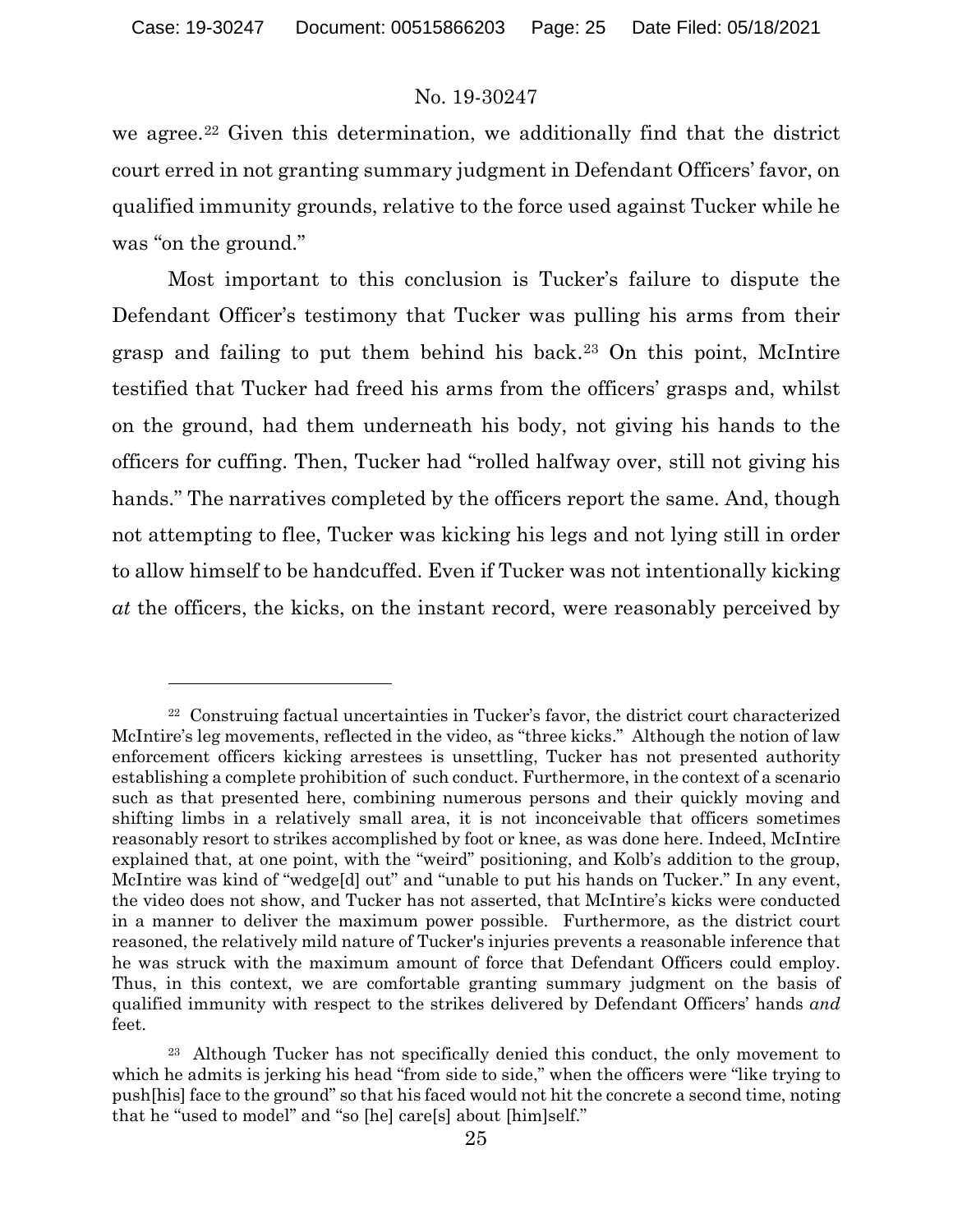Defendant Officers to be a form of physical resistance.<sup>24</sup> On these facts, given Tucker's refusal to comply with their verbal directives to put his hands behind his back and quit moving, it would not have been evident to Defendant Officers, based on clearly established law, that they were not entitled to use heightened force in order to gain control of Tucker's hands and place him in handcuffs. *Poole*, 691 F.3d at 632 (use of force was reasonable when it involved "measured and ascending responses" to an actively resisting suspect). At a minimum, officers of reasonable competence could disagree as to whether Tucker's rights were violated.

Arguing against qualified immunity, Tucker emphasizes that he was outnumbered, there being four officers to him alone, and that he was on the ground where he had less room to maneuver, thereby suggesting a reduced threat to officer safety. There is logic to this assertion. Nevertheless, even accepting—as we must in this interlocutory appeal—the district court's inference that a reasonable officer with the knowledge of Cisco, McIntire, and Johnson would *not* have believed that Tucker was armed, Kolb did not witness the patdown and thus could have reasonably believed that Tucker might be armed. Additionally, upon arriving, Kolb encountered a melee consisting of three fellow officers unsuccessfully trying to control a single civilian, who Kolb knew had purposely driven well into this residential area, rather than promptly pulling over in response to Cisco's signal. Under these circumstances, Kolb understandably simply sought to immediately assist, rather than seeking a status update from the other officers, or considering and suggesting an alternative means of handling the situation. And the record undisputedly

 $24$  On this point, Cisco testified that Tucker was kicking his feet, which Cisco thought to be intended to create separation from the officers. He explained: "He was laying on the ground, kicking his feet kind of like he was on a bicycle. He's going  $\eta$  straight back, straight forward, like you pedal a bicycle. . . . I believe he was trying to create separation from officers."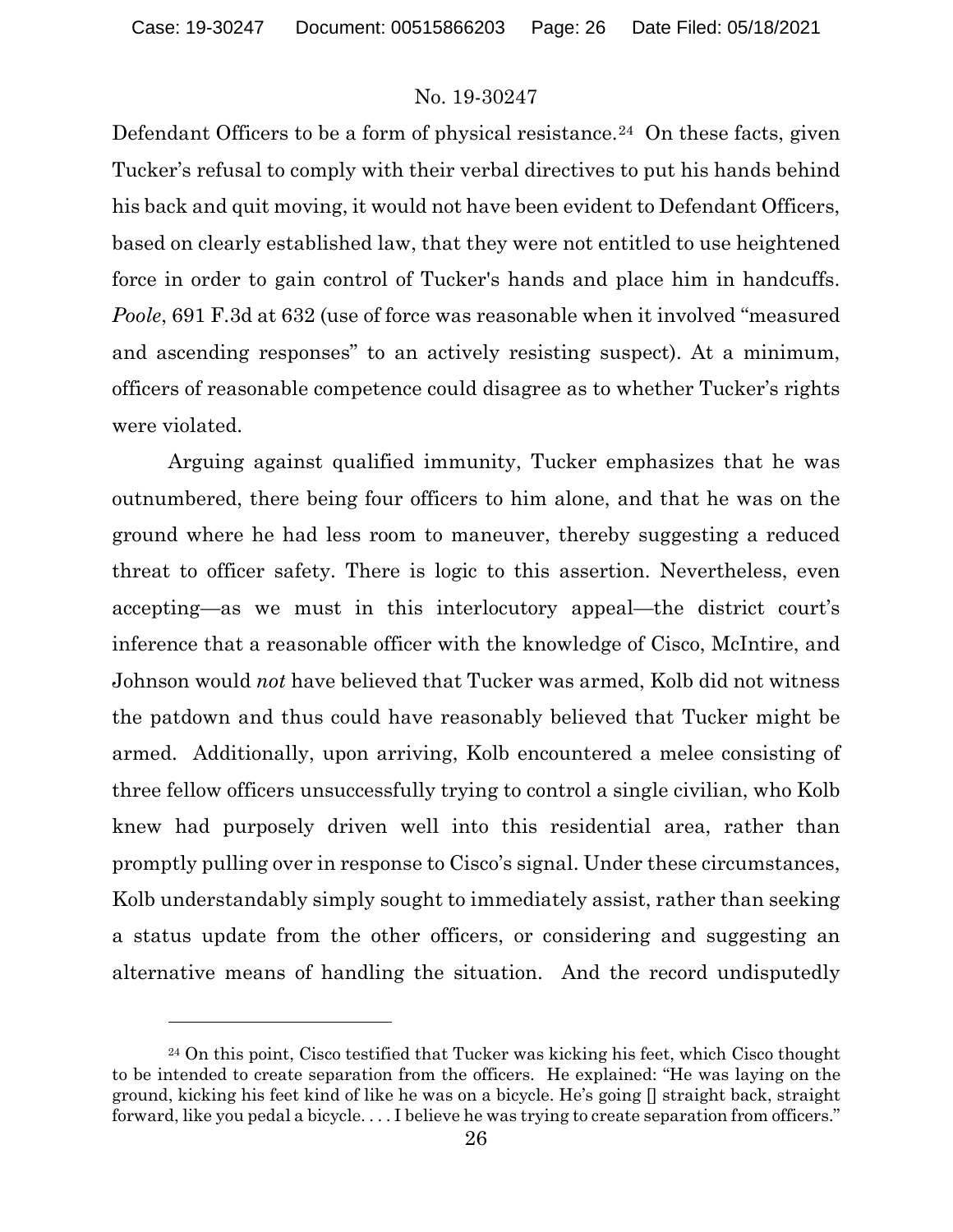reflects that it was only with Kolb's assistance that the officers were able to gain control of Tucker's arms such that he could be placed in handcuffs. According to Kolb, "it took everything to get that one arm" so "my entire focus was [on] that." When asked how Tucker was able to hold his arm away from Kolb, "a pretty big guy," Kolb explained: "He kept pulling his arms into the center of his body. And I don't care how strong you are, if someone resists that violently, I can be 6'7", 280 [pounds], and it's not easy."

In hindsight, knowing as we do that Tucker was unarmed, was not in possession of drugs or other contraband, and was pulled over for a non-violent traffic offense, it is regrettable that Tucker suffered *any* injury or indignity at the hands of law enforcement officers, no matter how slight or temporary. And, of course, one might logically wonder if injury could have been avoided, or at least lessened, if one of the five persons involved had reacted differently. In one respect, the answer certainly is "yes"; that is, Tucker could have obeyed and pulled over when Cisco signaled; or he could have quieted, stilled, and put his hands behind his back when ultimately stopped. Otherwise, in these scenarios, unlike in boxing, there unfortunately is no referee to ring a bell requiring everyone to "return to their corners" for time out to rest, re-evaluate, and reconsider strategies.

Even so, one might argue that, at some point in the maelstrom, considering that Tucker was on the ground and surrounded by three, and then with Kolb's arrival, four officers, including one of substantially superior height and brawn (Kolb), one of the officers could, or should, have called for a pause that is, for the officers to cease any efforts to physically restrain Tucker—in order to give Tucker an opportunity, void of confusion and in a moment of calm, to make the logical decision to simply cooperate in Cisco's efforts to handcuff him, despite believing handcuffs to be unwarranted. We need not and do not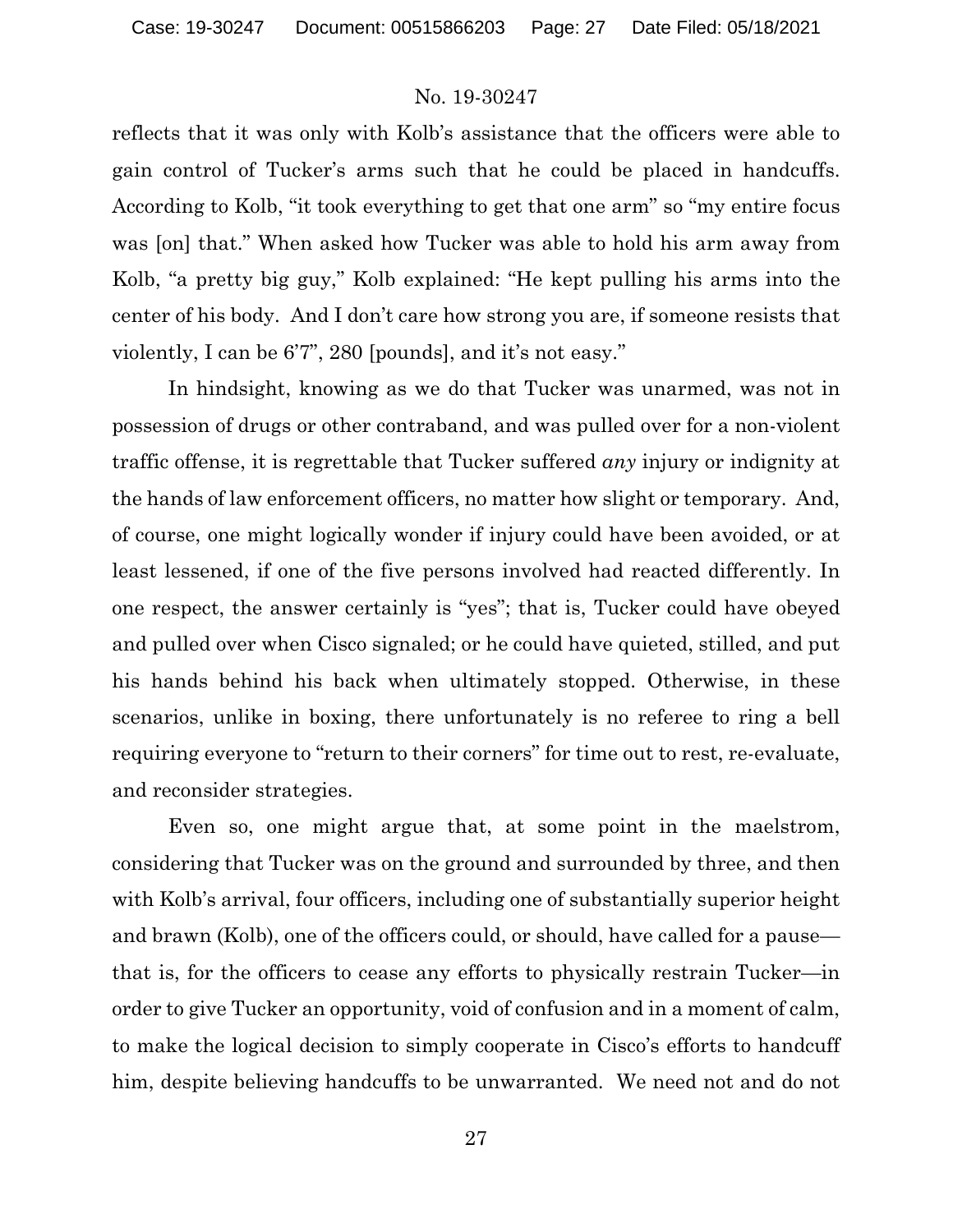decide that question today, especially on the instant record, reflecting that the entirety of the struggle lasted less than one minute. And, importantly, for its duration, the situation was replete with rapid movement, confusion, and the (apparently ignored) repeated directives, both by Defendant Officers and Tucker's onlooking girlfriend, for Tucker to: "Put your hands behind your back! Stop moving! Stop resisting! Quit moving! Quit resisting!"

In any event, clearly established law, as of November 30, 2016, certainly did not impose such a requirement. Nor, on the instant facts, viewed from the perspective of the officers, as the events occurred, *not* from hindsight, is this situation one in which it should have been obvious to Defendant Officers, even in the absence of pre-existing, factually similar case law, that the force being utilized was excessive.

### V.

For the reasons stated herein, we find that the district court erred in concluding that factual issues preclude application of qualified immunity relative to Tucker's claims against Defendant Officers' in their individual capacities. Accordingly, we **REVERSE** and **REMAND** that aspect of the district court's February 27, 2019 ruling for entry of summary judgment in favor of Defendant Officers.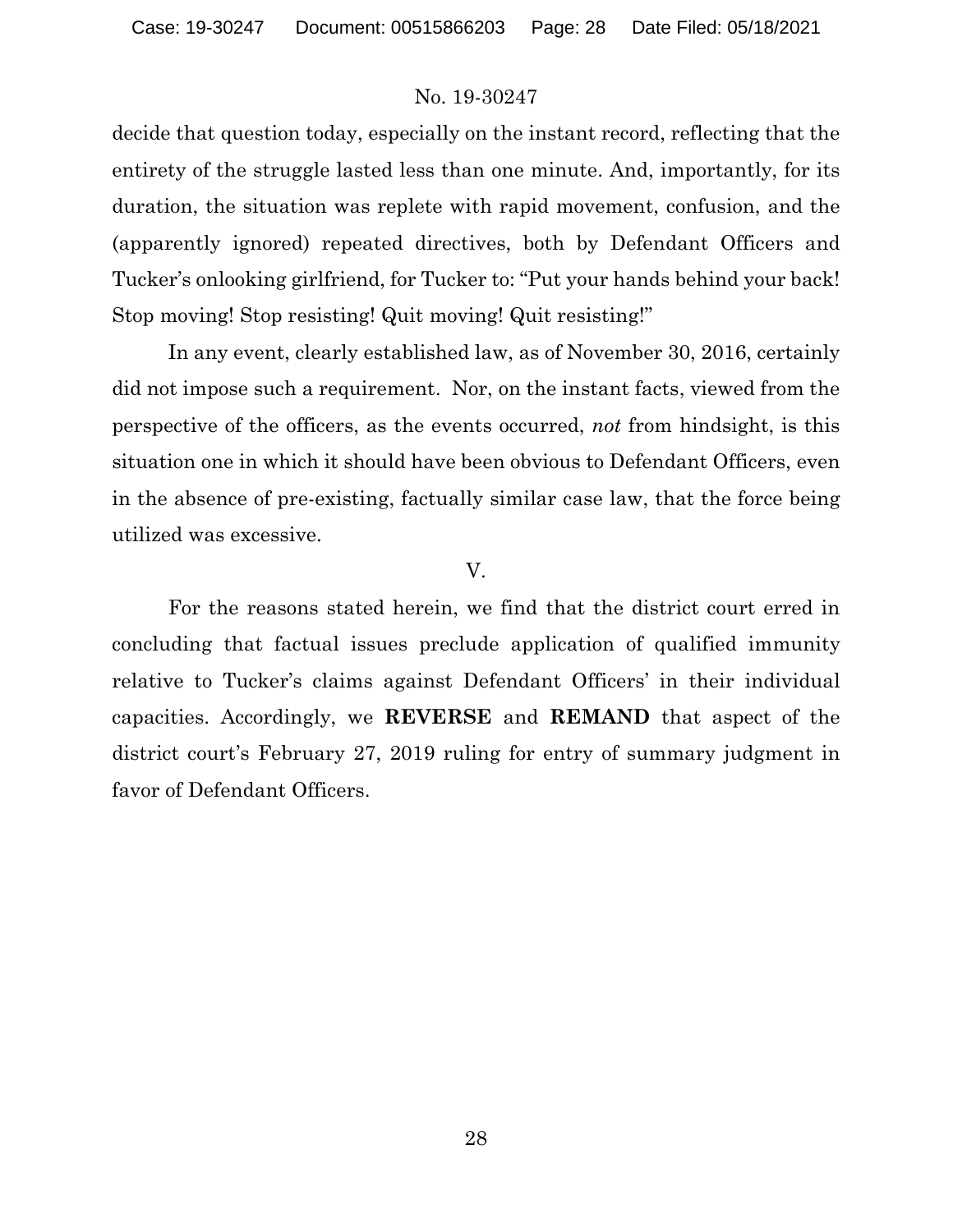STEPHEN A. HIGGINSON, Circuit Judge, dissenting:

The district court, in an extensively detailed order, determined that issues of fact precluded summary judgment based on qualified immunity for the Defendant Officers. I agree with the district court that fact issues remain as to whether Tucker, a motorist whose brake light was out, actively resisted arrest to justify a sudden, violent takedown and repeated physical blows and open kicks while prone and unarmed and surrounded by officers. *See Trammell v. Fruge*, 868 F.3d 332 (5th Cir. 2017); *see also Wright v. City of Euclid*, 962 F.3d 852 (6th Cir. 2020). I would affirm the district court.

Video footage of the incident confirms the violent takedown and Defendant Officers' use of repeated strikes and kicks against Tucker while he was on the ground. Tucker asserts that, immediately prior to the takedown, he was putting his hands behind his back in compliance with Officer Cisco's order and did not pull away from Officers Cisco and McIntire prior to being taken to the ground. The footage does not "blatantly contradict" his account. *See Darden v. City of Fort Worth*, 880 F.3d 722, 729 (5th Cir. 2018); *see also Scott v. Harris*, 550 U.S. 372 (2007).

The law is clearly established that the use of violent physical force against—not to mention the extreme violence of kicking—an arrestee who is not actively resisting arrest is a constitutional violation. *Darden*, 880 F.3d at 731. It may be that the Defendant Officers will nonetheless prove entitled to qualified immunity for the extreme force they used against Tucker from start to finish. But, as the district court found, a jury must first resolve the factual uncertainty as to whether Defendant Officers had justification and urgency to throw Tucker down and repeatedly strike and kick him. *See Joseph v. Bartlett*, 981 F.3d 319, 342 (5th Cir. 2020); *Goode v. Baggett*, 811 F. App'x 227, 232 (5th Cir. 2020); *see also Wright*, 962 F.3d at 868 (whether motorist's "arm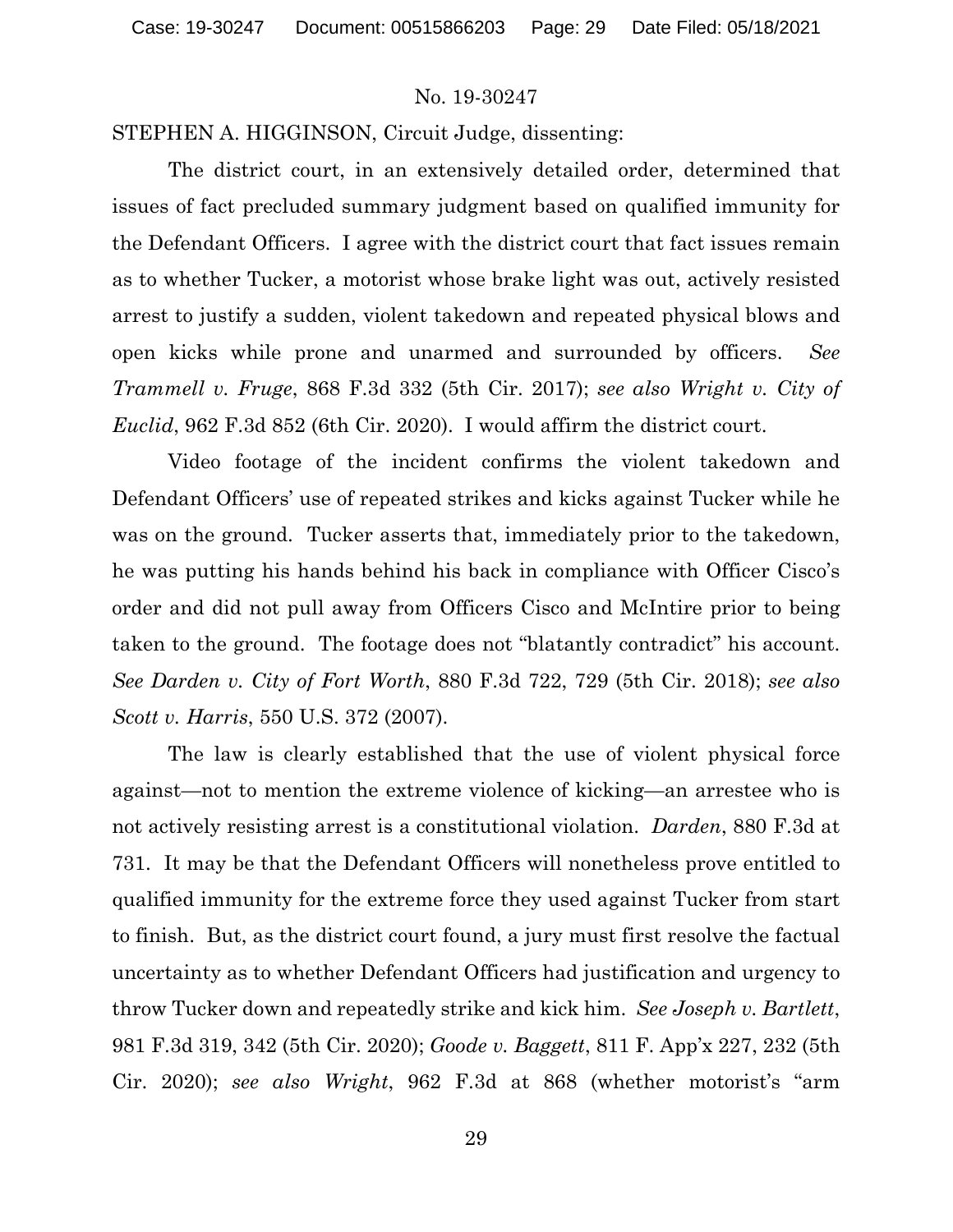movement" was active resistance as opposed to passive presents a quintessential jury question, indeed, noting that such movement could be deemed "minimal to the extent that it constituted resistance at all").

I regret not having persuaded the majority. I hope, however, our disagreement highlights the importance of recent attention given to the issue of qualified immunity and violent police-citizen encounters. *See Cole v. Carson*, 935 F.3d 444 (5th Cir. 2019) (en banc); *id.* at 470 (Willett, J., dissenting); *id.* at 473 (Ho & Oldham, JJ., dissenting); *see also Jamison v. McClendon*, 476 F. Supp. 3d 386, 423 (S.D. Miss. 2020) (exhortation to revisit doctrine of qualified immunity). From my perspective, it is not our role to second guess a district court's assessment of factual disputes, here pretermitting resolution of uncertainties about excessive force, specifically why police inflicted such abrupt and steadily escalating violence against this motorist whose brake light was out.

When there is no dispute about the reasonableness of the use of force, for example when an arrestee flees or is an aggressor, the doctrine of qualified immunity will shield defendant officers. But here, I agree with the district court that qualified immunity is not yet an available tool to resolve this factladen, extended, and brutal police-citizen encounter. *See generally Graham v. Connor*, 490 U.S. 386, 396 (1989). Instead, careful resolution properly comes, and constitutionally must come, from citizen peer jurors. Their fair assessment is vital as much for fellow citizens like Tucker and public trust, as it is for the police who respond to situational threats with professional restraint and seek to be distinguished from the few who do not, whose misconduct is maliciously unrestrained. One acting under color of law who throws a fellow citizen to the ground and then, when the other is prone,

30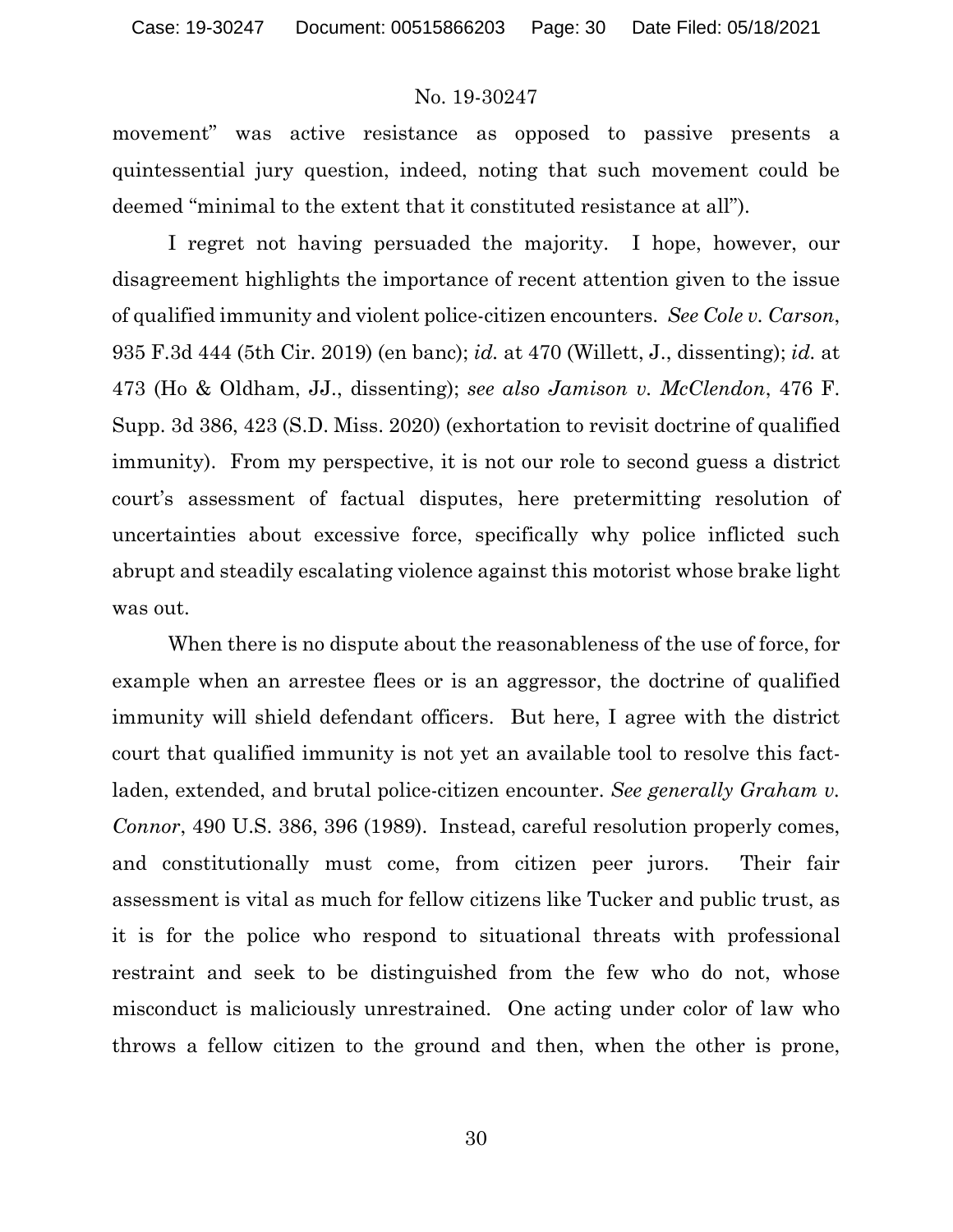surrounded, and unarmed, repeatedly strikes and kicks him, surely gives rise to a material question of fact as to whether that government force is excessive.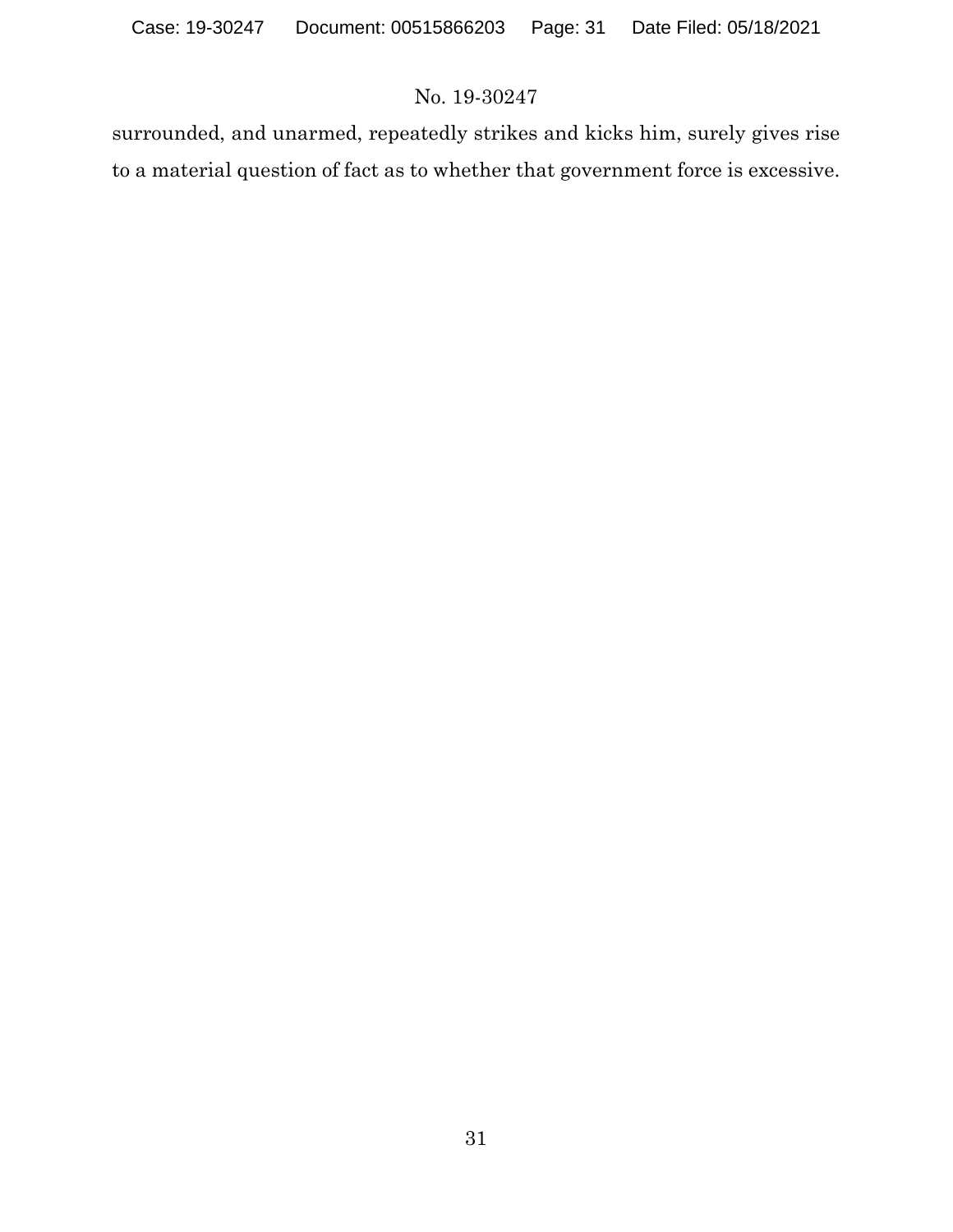# *United States Court of Appeals*

**FIFTH CIRCUIT OFFICE OF THE CLERK**

**LYLE W. CAYCE CLERK**

**TEL. 504-310-7700 600 S. MAESTRI PLACE, Suite 115 NEW ORLEANS, LA 70130**

May 18, 2021

MEMORANDUM TO COUNSEL OR PARTIES LISTED BELOW

Regarding: Fifth Circuit Statement on Petitions for Rehearing or Rehearing En Banc

> No. 19-30247 Tucker v. City of Shreveport USDC No. 5:17-CV-1485

Enclosed is a copy of the court's decision. The court has entered judgment under Fed. R. App. P. 36. (However, the opinion may yet contain typographical or printing errors which are subject to correction.)

Fed. R. App. P. 39 through 41, and 5th Cir. R. 35, 39, and 41 govern costs, rehearings, and mandates. **5th Cir. R. 35 and 40 require you to attach to your petition for panel rehearing or rehearing en banc an unmarked copy of the court's opinion or order.** Please read carefully the Internal Operating Procedures (IOP's) following Fed. R. App. P. 40 and 5th Cir. R. 35 for a discussion of when a rehearing may be appropriate, the legal standards applied and sanctions which may be imposed if you make a nonmeritorious petition for rehearing en banc.

Direct Criminal Appeals. 5th Cir. R. 41 provides that a motion for a stay of mandate under Fed. R. App. P. 41 will not be granted simply upon request. The petition must set forth good cause for a stay or clearly demonstrate that a substantial question will be presented to the Supreme Court. Otherwise, this court may deny the motion and issue the mandate immediately.

Pro Se Cases. If you were unsuccessful in the district court and/or on appeal, and are considering filing a petition for certiorari in the United States Supreme Court, you do not need to file a motion for stay of mandate under Fed. R. App. P. 41. The issuance of the mandate does not affect the time, or your right, to file with the Supreme Court.

Court Appointed Counsel. Court appointed counsel is responsible for filing petition(s) for rehearing(s) (panel and/or en banc) and writ(s) of certiorari to the U.S. Supreme Court, unless relieved of your obligation by court order. If it is your intention to file a motion to withdraw as counsel, you should notify your client promptly, **and advise them of the time limits for filing for rehearing and certiorari**. Additionally, you MUST confirm that this information was given to your client, within the body of your motion to withdraw as counsel.